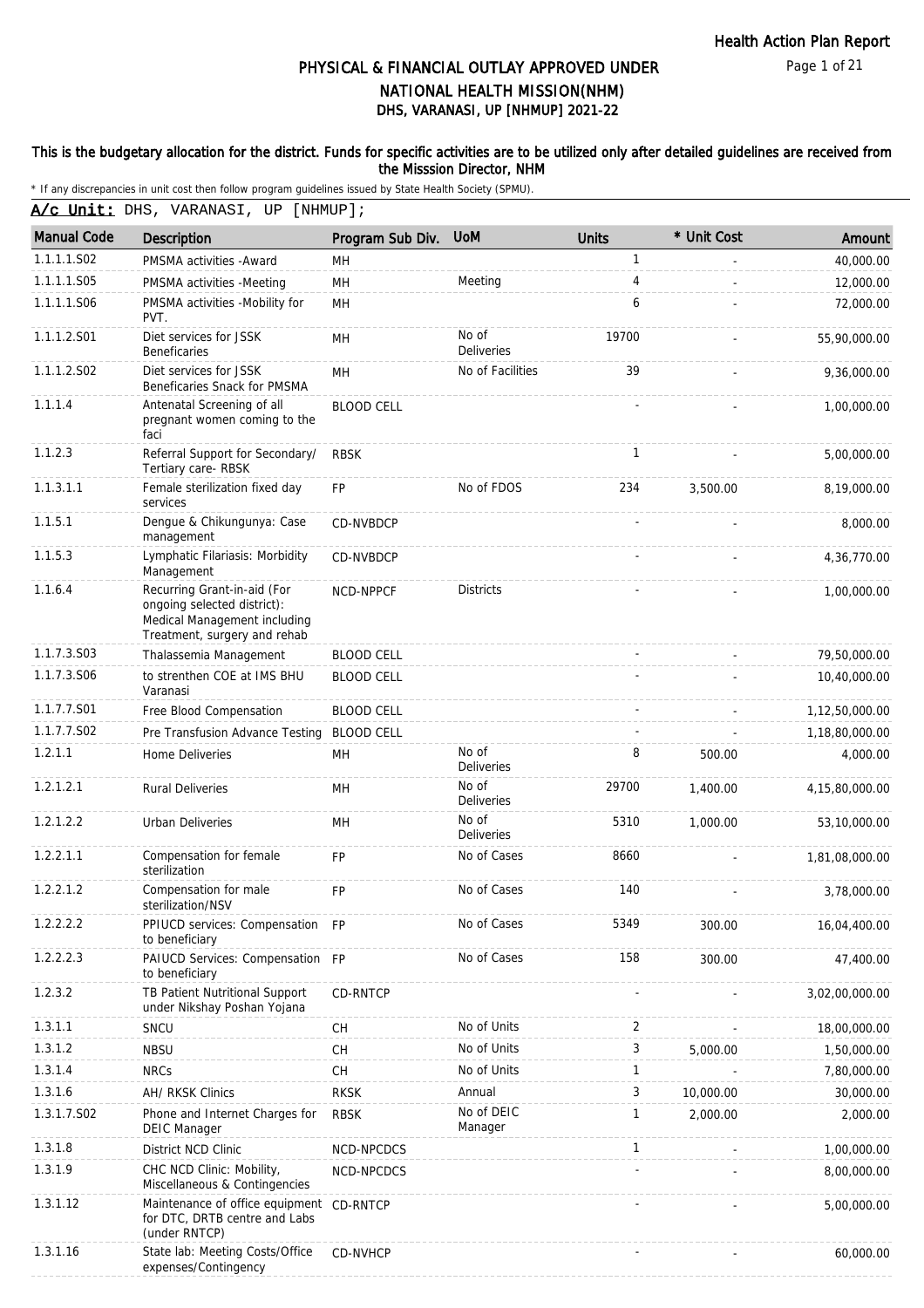#### This is the budgetary allocation for the district. Funds for specific activities are to be utilized only after detailed guidelines are received from the Misssion Director, NHM

| <b>Manual Code</b> | Description                                                                                                                                                                                                  | Program Sub Div.  | <b>UoM</b>           | <b>Units</b>   | * Unit Cost | Amount         |
|--------------------|--------------------------------------------------------------------------------------------------------------------------------------------------------------------------------------------------------------|-------------------|----------------------|----------------|-------------|----------------|
| 1.3.1.17.1         | Meeting Costs/Office<br>expenses/Contingency etc)                                                                                                                                                            | <b>CD-NVHCP</b>   |                      |                |             | 60,000.00      |
| 1.3.1.18.1         | Meeting Costs/Office<br>expenses/Contingency etc TC)                                                                                                                                                         | CD-NVHCP          |                      |                |             | 50,000.00      |
| 1.3.2.3            | Recurring Grant-in-aid (For<br>ongoing selected districts under<br>NPPF): Laboratory Diagnostic<br>facilities                                                                                                | NCD-NPPCF         | <b>Districts</b>     |                |             | 50,000.00      |
| 1.3.2.4            | Consumables for computer<br>including provision for internet<br>access for strengthening RI                                                                                                                  | RI.               | No of Distrcts       |                | 12,000.00   | 12,000.00      |
| 1.3.2.6.S01        | <b>IMEP Services- BMW- DH</b>                                                                                                                                                                                | <b>IMEP</b>       |                      | 1275           |             | 1,48,92,000.00 |
| 1.3.2.6.S02        | IMEP Services- BMW- CHC/BPHC IMEP                                                                                                                                                                            |                   |                      | 384            |             | 44,85,120.00   |
| 1.3.2.6.S03        | IMEP Services- BMW Block Level IMEP<br>UPHC & District Level UPHC                                                                                                                                            |                   |                      | 48             |             | 5,60,640.00    |
| 1.3.2.6.S04        | IMEP Services - BMW-MCH Wing                                                                                                                                                                                 | <b>IMEP</b>       |                      | 30             |             | 3,50,400.00    |
| 1.3.2.6.S05        | <b>IMEP Services- BMW-TRAUMA</b><br><b>CENTERS</b>                                                                                                                                                           | <b>IMEP</b>       |                      | 10             |             | 1,16,800.00    |
| 1.3.2.6.S06        | <b>IMEP Services- Machnized</b><br>Cleaning - DH                                                                                                                                                             | <b>IMEP</b>       |                      | 5              |             | 4,62,60,000.00 |
| 1.3.2.6.S09        | <b>IMEP Services- Mechanized</b><br>Laundry- District Level Hospital                                                                                                                                         | <b>IMEP</b>       |                      | 5              |             | 1,75,11,000.00 |
| 1.3.2.6.S10        | IMEP Services- Cleaning -<br>CHC/BPHC                                                                                                                                                                        | <b>IMEP</b>       | per bed per<br>month | 384            | 548.35      | 25, 26, 797.00 |
| 1.3.2.6.S11        | IMEP Services-Cleaning - MCH<br>Wing                                                                                                                                                                         | <b>IMEP</b>       | per bed per<br>month | 30             | 548.35      | 1,97,406.00    |
| 1.3.2.6.S12        | IMEP Services-Cleaning -<br><b>TRAUMA CENTERS</b>                                                                                                                                                            | <b>IMEP</b>       | per bed per<br>month | 10             | 548.35      | 65,802.00      |
| 2.1.3.1            | Blood collection and Transport<br>Vans                                                                                                                                                                       | <b>BLOOD CELL</b> |                      |                |             | 3,48,333.00    |
| 2.2.1              | POL for Family Planning/ Others                                                                                                                                                                              | <b>FP</b>         | No of FDOS           | 234            | 1,000.00    | 2,34,000.00    |
| 2.2.2              | Mobility & Communication<br>support for AH counsellors &<br><b>RKSK Coordinators</b>                                                                                                                         | <b>RKSK</b>       |                      | $\overline{2}$ |             | 28,800.00      |
| 2.2.3              | Mobility support for RBSK Mobile RBSK<br>health team                                                                                                                                                         |                   | No of Vehicle        | 16             | 33,000.00   | 63,36,000.00   |
| 2.2.4              | Support for RBSK: CUG<br>connection per team and rental                                                                                                                                                      | <b>RBSK</b>       | No of Team           | 16             | 200.00      | 38,400.00      |
| 2.2.8              | Pulse Polio operating costs                                                                                                                                                                                  | RI                |                      |                |             | 1,48,800.00    |
| 2.2.10             | Kala-azar Case search/ Camp<br>Approach:<br>Mobility/POL/supervision                                                                                                                                         | CD-NVBDCP         |                      |                |             | 1,60,000.00    |
| 2.2.11             | Any Other                                                                                                                                                                                                    |                   |                      |                |             | 27,000.00      |
| 2.3.1.1.2          | Monthly Village Health and<br><b>Nutrition Days</b>                                                                                                                                                          | RI.               | No of Session        | 9370           | 100.00      | 9,37,000.00    |
| 2.3.1.10           | Mobility support for mobile<br>health team/ TA/DA to<br>vaccinators                                                                                                                                          | R <sub>1</sub>    | No of Vehicle        | 3              | 3,96,000.00 | 11,88,000.00   |
| 2.3.1.11           | Outreach for demand<br>generation, testing and<br>treatment of Viral Hepatitis<br>through Mobile Medical<br>Units/NGOs/CBOs/etc                                                                              | CD-NVHCP          |                      |                |             | 20,000.00      |
| 2.3.2.3            | DMHP: Targeted interventions at NCD-NMHP<br>community level Activities &<br>interventions targeted at<br>schools, colleges, workplaces,<br>out of school adolescents, urban<br>slums and suicide prevention. |                   |                      | 1              |             | 6,00,000.00    |
| 2.3.2.4            | Recurring grant for collection of<br>eye balls by eye banks and eye                                                                                                                                          | NCD-NPCB          |                      |                |             | 5,00,000.00    |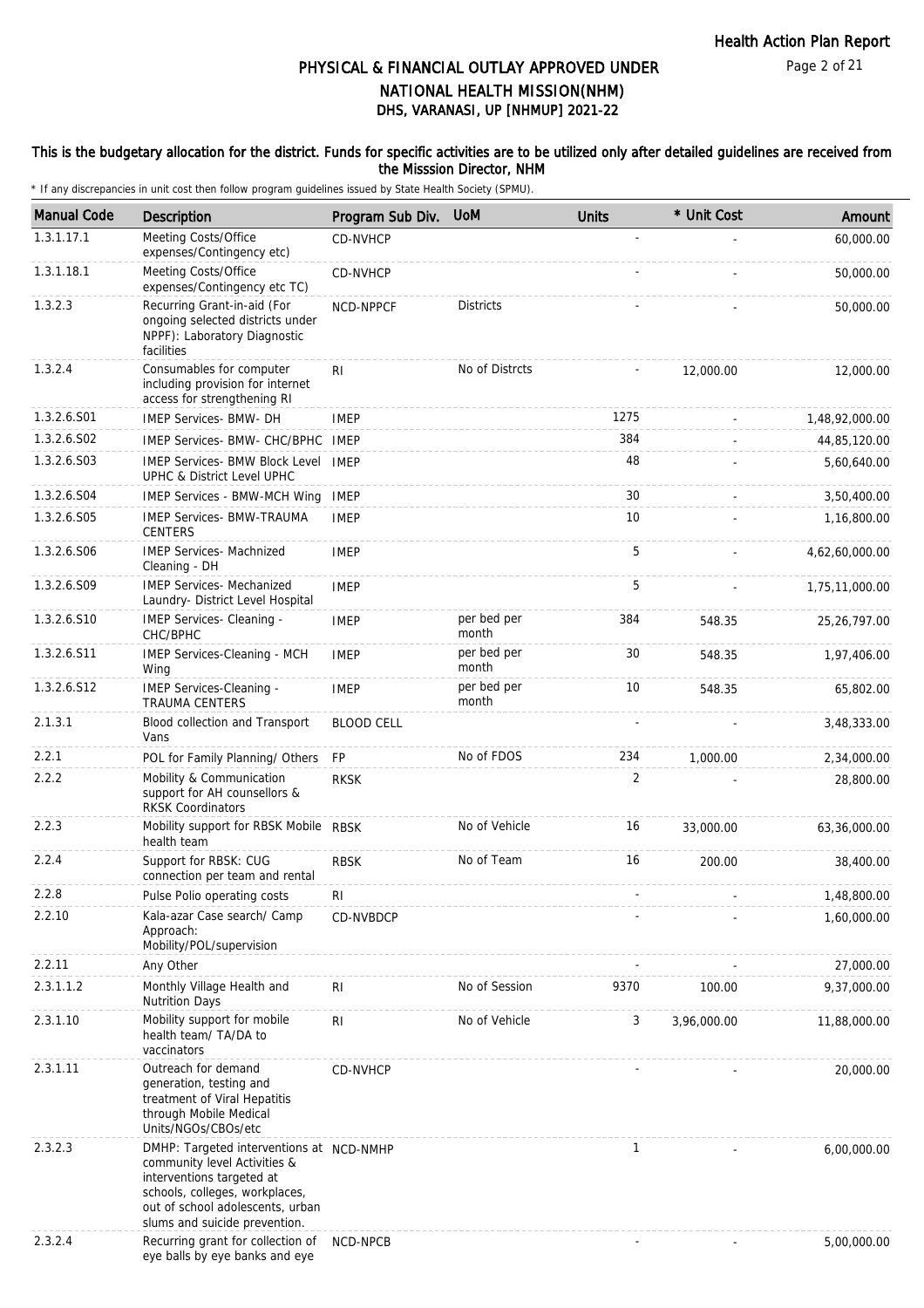#### This is the budgetary allocation for the district. Funds for specific activities are to be utilized only after detailed guidelines are received from the Misssion Director, NHM

| <b>Manual Code</b> | Description                                                                                                                               | Program Sub Div. | <b>UoM</b>                               | <b>Units</b> | * Unit Cost | Amount         |
|--------------------|-------------------------------------------------------------------------------------------------------------------------------------------|------------------|------------------------------------------|--------------|-------------|----------------|
|                    | donation centres                                                                                                                          |                  |                                          |              |             |                |
| 2.3.3.2            | Screening and free spectacles to<br>school children                                                                                       | NCD-NPCB         | No of Cases                              |              |             | 13,96,500.00   |
| 2.3.3.3            | Screening and free spectacles<br>for near work to Old Person                                                                              | NCD-NPCB         | No of Cases                              |              |             | 6,98,250.00    |
| 2.3.3.4.1          | Coverage of Public School and<br>Private school                                                                                           | NCD-NTCP         |                                          | $\mathbf{1}$ |             | 4,99,660.00    |
| 2.3.3.4.5          | Sensitization campaign for<br>college students                                                                                            | NCD-NTCP         |                                          | 1            |             | 2,00,000.00    |
| 3.1.1.3.2.S01      | ASHA/AWW/Volunteer Incentive<br>for detection of leprosy                                                                                  | CD-NLEP          |                                          |              |             | 32,000.00      |
| 3.1.1.3.2.S02      | <b>ASHA Incentive for PB</b><br>(Treatment completion)                                                                                    | CD-NLEP          |                                          |              |             | 25,200.00      |
| 3.1.1.3.2.S03      | ASHA Incentive for MB<br>(Treatment completion)                                                                                           | CD-NLEP          |                                          |              |             | 30,720.00      |
| 3.1.1.3.3          | Any Other ASHS Incentives<br>(ASHA Involvement under NLEP<br>- Sensitisation)                                                             | CD-NLEP          |                                          |              |             | 41,500.00      |
| 3.1.1.3.A.S07      | ASHA incentive for supporting<br>IRS / sensitizing community to<br>accept IRS and Referral /<br>Ensuring treatment for Kala-azar<br>cases | <b>CD-NVBDCP</b> |                                          |              |             | 400.00         |
| 3.1.1.3.A.S01      | ASHA Incentive/ Honorarium for CD-NVBDCP<br>Malaria and LLIN Distribution                                                                 |                  |                                          |              |             | 2,25,000.00    |
| 3.1.1.3.A.S02      | ASHA Incentive for Dengue and<br>Chikungunya                                                                                              | CD-NVBDCP        |                                          |              |             | 20,83,000.00   |
| 3.1.1.2            | <b>ASHA Incentive under NIDDCP</b>                                                                                                        | NCD-NIDDCP       | No of ASHA                               |              |             | 1,56,225.00    |
| 3.1.1.4.A.1.S01    | ASHA Incentive Filling of CBAC<br>forms and familly folder of<br>patients with confirm NCD cases                                          | CP               | No. of<br><b>Beneficiaries</b>           |              | 10.00       | 36,33,400.00   |
| 3.1.1.1.4.S09.A    | ASHA incentive for HRP<br>identification and follow up                                                                                    | MН               | No of HRP                                | 2100         | 300.00      | 6,30,000.00    |
| 3.1.1.1.1.S01      | JSY Incentive to ASHA                                                                                                                     | MH               | No of<br><b>Deliveries</b>               | 27000        |             | 1,62,00,000.00 |
| 3.1.1.1.1.S03      | National Iron Plus Incentive for<br>mobilizing children and/or<br>ensuring compliance and<br>reporting (6-59 months)                      | CH               | No of ASHA                               | 2744         | 50.00       | 8,23,200.00    |
| 3.1.1.1.2.S01      | ASHA incentive under MAA<br>programme @ Rs 100 per ASHA<br>for quarterly mother's meeting                                                 | CH               | No of ASHA                               | 2744         | 100.00      | 10,97,600.00   |
| 3.1.1.1.2.S02      | Incentive for Home Based<br>Newborn Care programme                                                                                        | CH               | No. of Child                             | 41062        | 250.00      | 1,02,65,500.00 |
| 3.1.1.1.2.S04      | Incentive for referral of SAM<br>cases to NRC and for follow up<br>of discharge SAM children from<br><b>NRCs</b>                          | <b>CH</b>        | No.of SAM<br>Child referal &<br>followup | 1            | 150.00      | 28,800.00      |
| 3.1.1.1.2.S05      | Incentive for National<br>Deworming Day for mobilising<br>out of school children                                                          | <b>RKSK</b>      | ASHA                                     | 2463         | 100.00      | 2,46,300.00    |
| 3.1.1.1.2.506      | Incentive for IDCF for<br>prophylactic distribution of ORS<br>to family with under-five<br>children.                                      | CH               | No of ASHA                               | 2744         | 100.00      | 2,74,400.00    |
| 3.1.1.1.2.S07      | Incentive to ASHA for Quaterly<br>Visit Under HBYC                                                                                        | <b>CH</b>        | No of Children                           | 22651        | 50.00       | 56,62,750.00   |
| 3.1.1.1.3.S01      | <b>ASHA Incentive under</b><br>Immunzation                                                                                                | RI               | No of Children                           | 87362        | 225.00      | 1,96,56,540.00 |
| 3.1.1.1.4.S09.B    | Reimbursement of travel<br>expenses for accompanying a<br>women to facility for medical<br>abortion                                       | <b>FP</b>        | No of Cases                              | 489          | 225.00      | 1,10,025.00    |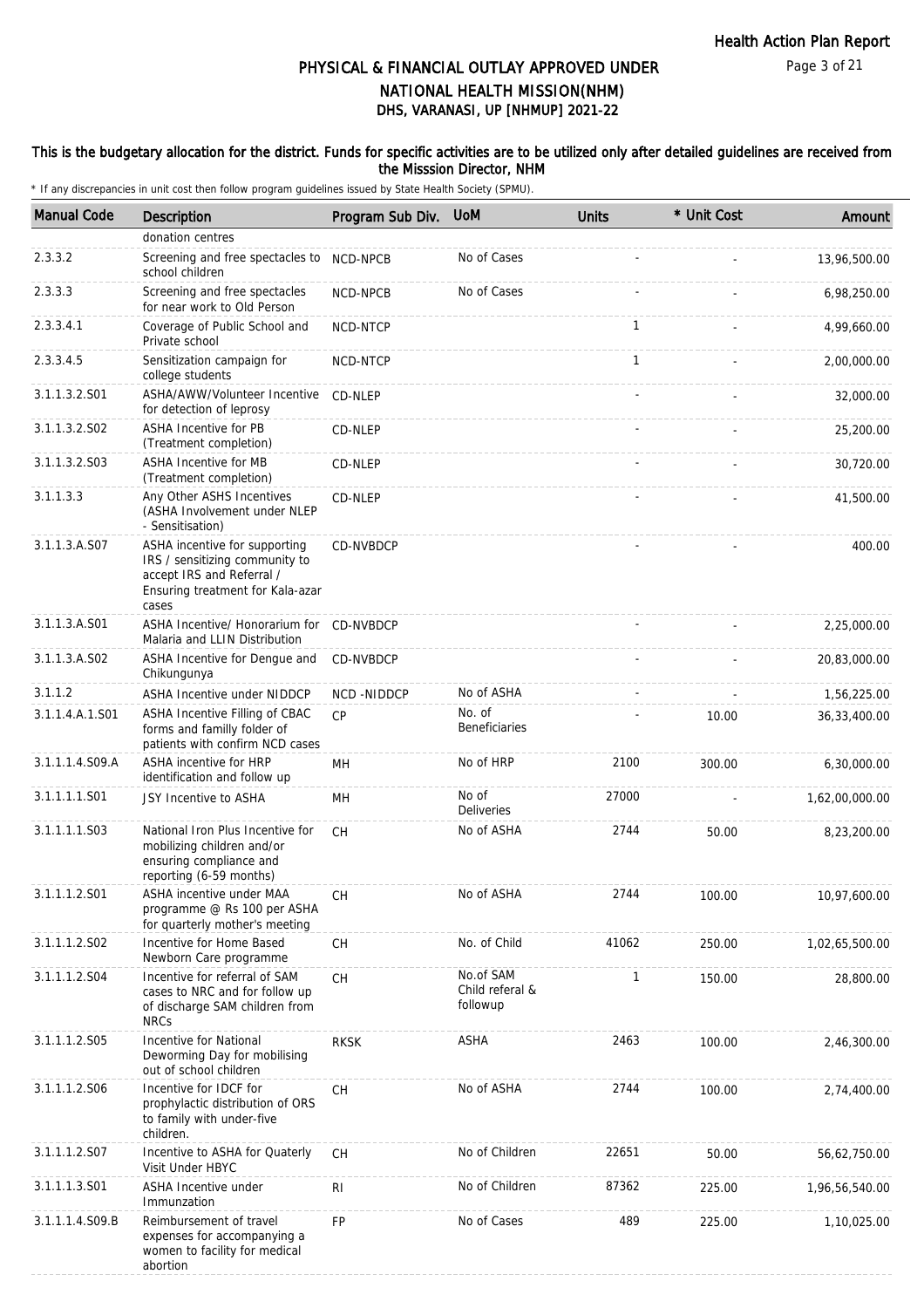#### This is the budgetary allocation for the district. Funds for specific activities are to be utilized only after detailed guidelines are received from the Misssion Director, NHM

| <b>Manual Code</b> | Description                                                                                                    | Program Sub Div. | <b>UoM</b>                             | <b>Units</b> | * Unit Cost | Amount         |
|--------------------|----------------------------------------------------------------------------------------------------------------|------------------|----------------------------------------|--------------|-------------|----------------|
| 3.1.1.1.4.S09.C    | Reimbursement of travel<br>expenses for accompanying a<br>women to facility for surgical<br>abortion (MVA/EVA) | <b>FP</b>        | No of Cases                            | 600          | 150.00      | 90,000.00      |
| 3.1.1.1.4.S02      | ASHA Incentives under Nayi Pehl FP<br>Kit                                                                      |                  | No of Kits                             | 10976        | 100.00      | 10,97,600.00   |
| 3.1.1.1.4.S04      | ASHA PPIUCD incentive for<br>accompanying the client for<br>PPIUCD insertion                                   | <b>FP</b>        | No of Cases                            | 6095         | 150.00      | 9,14,250.00    |
| 3.1.1.1.4.S05      | ASHA PAIUCD incentive for<br>accompanying the client for<br><b>PAIUCD</b> insertion                            | <b>FP</b>        | No. of cases                           | 158          | 150.00      | 23,700.00      |
| 3.1.1.1.4.S06.A    | ASHA incentive under ESB<br>scheme for promoting spacing of<br>births between 02 children                      | <b>FP</b>        | No. of cases                           | 727          | 500.00      | 3,63,500.00    |
| 3.1.1.1.4.S06.B    | ASHA incentive under ESB<br>scheme for promoting spacing of<br>02 years after marriage                         | <b>FP</b>        | No. of cases                           | 769          |             | 3,85,000.00    |
| 3.1.1.1.4.S07      | ASHA incentive under ESB<br>scheme for promoting Adoption<br>of Limiting Method upto Two<br>Children           | <b>FP</b>        | No of Cases                            | 1408         | 1,000.00    | 14,08,000.00   |
| 3.1.1.5            | ASHA incentives for routine<br>activities                                                                      | CP               | No. of Rural &<br>Rurban ASHA          |              | 2,000.00    | 5,35,92,000.00 |
| 3.1.1.6.S01        | Incentive to ASHA Facilitator for<br>CBAC, HRP and SAM Tracking                                                | <b>CP</b>        | No of AF                               |              | 1,700.00    | 21,42,000.00   |
| 3.1.1.6.S02        | Incentive to ASHA for Health<br>Promotion Day                                                                  | CP               | No. of Rural &<br>Rurban ASHA          |              | 200.00      | 53,59,200.00   |
| 3.1.1.6.S03        | Incentive to ASHA under PMMVY CP                                                                               |                  | No. of<br>Beneficiaries                |              | 100.00      | 16,33,100.00   |
| 3.1.1.6.S04        | ASHA Beema- Pradhan Mantri<br>Jeevan Jyoti & Suraksh Bima<br>Yojna                                             | CP               |                                        |              |             | 9,06,906.00    |
| 3.1.3.1.1.S01      | Asha/ Asha Sangni Uniform                                                                                      | CP               | No. of<br>Rural, Rurban<br>ASHA & AF   |              | 600.00      | 14,62,800.00   |
| 3.1.3.1.1.S02      | Asha/ Asha Sangni Umbrella                                                                                     | CP               | No. of<br>Rural, Rurban<br>ASHA & AF   |              | 200.00      | 4,87,600.00    |
| 3.1.3.1.3          | Awards to ASHA's/Link workers                                                                                  | <b>CP</b>        | No. of<br>Rural, Urban<br>,Rurban ASHA |              | 300.00      | 9,19,000.00    |
| 3.1.3.1.6          | Supervision costs by ASHA<br>facilitators (Shangni) (12<br>months)                                             | <b>CP</b>        | No of AF                               |              | 7,200.00    | 90,72,000.00   |
| 3.1.1.1.3.S02.A    | Mobilization of children through<br>ASHA or other mobilizers                                                   | R <sub>l</sub>   | No of Session                          | 38429        | 150.00      | 57,64,350.00   |
| 3.1.3.5.S01        | Incentive for other link workers<br>for Prepration of Due List of<br>Childrens to be immunized                 | R <sub>l</sub>   | No of Session                          | 1812         | 100.00      | 1,81,200.00    |
| 3.1.2.10.S03       | Incentive to ASHA Cluster<br>Meeting                                                                           | CP               |                                        |              |             | 16,77,550.00   |
| 3.2.2.3            | Incentives for Peer Educators<br>under NVHCP                                                                   | <b>CD-NVHCP</b>  |                                        |              |             | 1,00,000.00    |
| 3.2.3.1.1          | <b>Treatment Supporter</b><br>Honorarium (Rs 1000)                                                             | CD-RNTCP         |                                        |              |             | 49,50,000.00   |
| 3.2.3.1.2          | <b>Treatment Supporter</b><br>Honorarium (Rs 5000)                                                             | CD-RNTCP         |                                        |              |             | 14,80,500.00   |
| 3.2.3.1.3          | Incentive for informant (Rs 500)                                                                               | <b>CD-RNTCP</b>  |                                        |              |             | 6,21,000.00    |
| 3.2.3.1.4.S01      | State/District TB Forums                                                                                       | CD-RNTCP         |                                        |              |             | 5,000.00       |
| 3.2.3.1.4.S02      | Community Engagement<br>activities /Incentive for<br>community                                                 | CD-RNTCP         |                                        |              |             | 29,30,000.00   |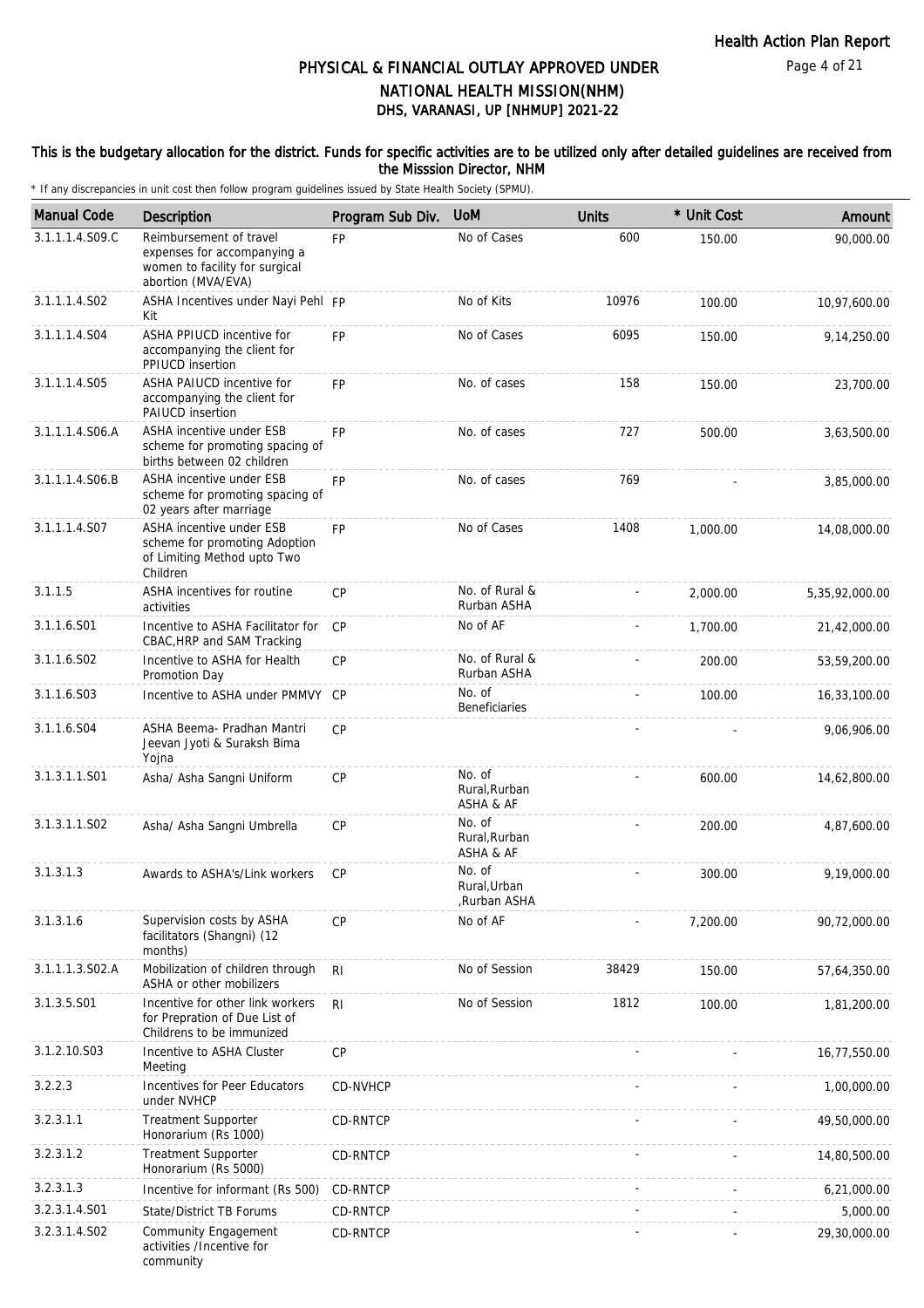#### This is the budgetary allocation for the district. Funds for specific activities are to be utilized only after detailed guidelines are received from the Misssion Director, NHM

| <b>Manual Code</b> | <b>Description</b>                                                                                                                | Program Sub Div. UoM |                                   | <b>Units</b>   | * Unit Cost | Amount             |
|--------------------|-----------------------------------------------------------------------------------------------------------------------------------|----------------------|-----------------------------------|----------------|-------------|--------------------|
|                    | volunteers/supervisors /LT etc                                                                                                    |                      |                                   |                |             |                    |
|                    | undertaking ACF                                                                                                                   |                      |                                   |                |             |                    |
| 3.2.2.1.2.S09      | Kala-azar: Operational cost for<br>spray including spray wages                                                                    | CD-NVBDCP            |                                   |                |             | 26,170.00          |
| 3.2.2.1.2.S10      | Kala-azar: Training for spraying                                                                                                  | CD-NVBDCP            |                                   |                |             | 5,000.00           |
| 3.3.2              | Orientation Workshops,<br>Trainings and capacity building<br>of PRI for RKS at District Health<br>Societies, CHC and PHC          | <b>CP</b>            |                                   |                |             | 37,87,700.00       |
| 3.3.3.2            | Training of PRI's<br>representatives/ Police<br>personnel/ Teachers/ Transport<br>personnel/ NGO personnel/<br>other stakeholders | NCD-NTCP             |                                   | $\mathbf{1}$   |             | 30,000.00          |
| 3.3.3.3            | Training of PRI under National<br>Program for Climate Change and<br>Human Health (NPCCHH)                                         | NCD-NPCCHH           |                                   | $\mathbf{1}$   |             | 70,000.00          |
| 3.3.4.S01          | <b>AAA Platform</b>                                                                                                               | CP                   | No. of Rural &<br>Rurban ASHA     |                | 75.00       | 44,75,700.00       |
| 4.1.1              | <b>District Hospitals</b>                                                                                                         | CP                   | No. of DH                         | 5              | 5,00,000.00 | 25,00,000.00       |
| 4.1.3              | <b>Community Health Centers</b>                                                                                                   | CP                   | No of CHC                         | 14             | 2,50,000.00 | 35,00,000.00       |
| 4.1.4              | Primary Health Centers                                                                                                            | СP                   | No of PHC                         | 22             | 87,500.00   | 19,25,000.00       |
| 4.1.5              | Sub Centers                                                                                                                       | CP                   | No. of Sub<br>Centre              |                | 10,000.00   | 30,70,000.00       |
| 4.1.6              | Village Health Sanitation &<br><b>Nutrition Committee</b>                                                                         | <b>CP</b>            | No. of VHSNC                      |                | 10,000.00   | 95,70,000.00       |
| 4.1.7.S01          | H&WC Additional Untied Grant-<br><b>SC</b>                                                                                        | CP                   | No. of HWC-<br><b>SC</b>          |                | 30,000.00   | 54,00,000.00       |
| 4.1.7.S02          | H&WC Additional Untied Grant-<br>PHC                                                                                              | <b>CP</b>            | No. of HWC-<br>PHC                |                | 50,000.00   | 9,50,000.00        |
| 5.1.1.2.8          | Infrastructure strengthening of<br>SC to H&WC                                                                                     | <b>CP</b>            | No. of HWC-<br><b>SC</b>          |                | 7,00,000.00 | 4, 14, 50, 000. 00 |
| 5.1.1.2.9          | Infrastructure strengthening of<br>PHC to H&WC                                                                                    | <b>CP</b>            | No. of HWC-<br><b>PHC</b>         |                | 2,74,000.00 | 10,96,000.00       |
| 5.1.2              | Sub Centre Rent and<br>Contingencies                                                                                              | CP                   |                                   |                |             | 14,22,000.00       |
| 5.3.3              | Blood bank/ Blood storage/ Day<br>care centre for<br>hemoglobinopathies                                                           | <b>BLOOD CELL</b>    | Lumpsump                          |                |             | 1,00,000.00        |
| 5.3.9              | Safety Pits                                                                                                                       | R <sub>l</sub>       | No of piece                       | 8              | 6,000.00    | 48,000.00          |
| 5.3.14             | Civil Works under RNTCP                                                                                                           | CD-RNTCP             |                                   |                |             | 4,50,000.00        |
| 6.1.1.1.5          | Any other Equipment<br>(Instrument and Equipment for<br>HWC)                                                                      | MH                   | List of<br>Different<br>Equipment | 4              |             | 8,00,000.00        |
| 6.1.1.2.4.S04      | Procurement of equipment for<br>SNCU (Old)                                                                                        | <b>CH</b>            | No of Units                       | $\mathbf{1}$   |             | 13,66,000.00       |
| 6.1.1.2.4.S05      | Procurement of Phototherepy for CH<br><b>NBSU</b>                                                                                 |                      | No of Units                       | $\overline{2}$ | 65,000.00   | 1,30,000.00        |
| 6.1.1.2.4.S06      | Procurement of Radiant Warmer CH<br>for NBSU                                                                                      |                      | No of Units                       | 4              | 65,000.00   | 2,40,000.00        |
| 6.1.1.3.3          | Minilap kits                                                                                                                      | FP                   | No of Kits                        | 21             | 3,000.00    | 63,000.00          |
| 6.1.1.3.5          | PPIUCD forceps                                                                                                                    | FP                   | No of Kelly<br>forcep             | 50             | 600.00      | 30,000.00          |
| 6.1.5.1.1          | Grant-in-aid for Vision Centre<br>$(PHC)$ $(Govt.)$                                                                               | NCD-NPCB             |                                   |                |             | 1,00,000.00        |
| 6.1.1.21.1         | Recurring GIA: Machinery &<br>Equipment for DH                                                                                    | NCD-NPHCE            |                                   | $\mathbf{1}$   |             | 1,50,000.00        |
| 6.1.2.6.F1.S03     | IT Recurring Expenses for PHC                                                                                                     | CP                   |                                   |                |             | 75,000.00          |
| 6.1.2.6.F1.S04     | Laptop for HWC-PHC                                                                                                                | $\mathsf{CP}$        |                                   |                |             | 2,60,000.00        |
| 6.1.4.3.1          | <b>MCR</b>                                                                                                                        | CD-NLEP              |                                   |                |             | 24,000.00          |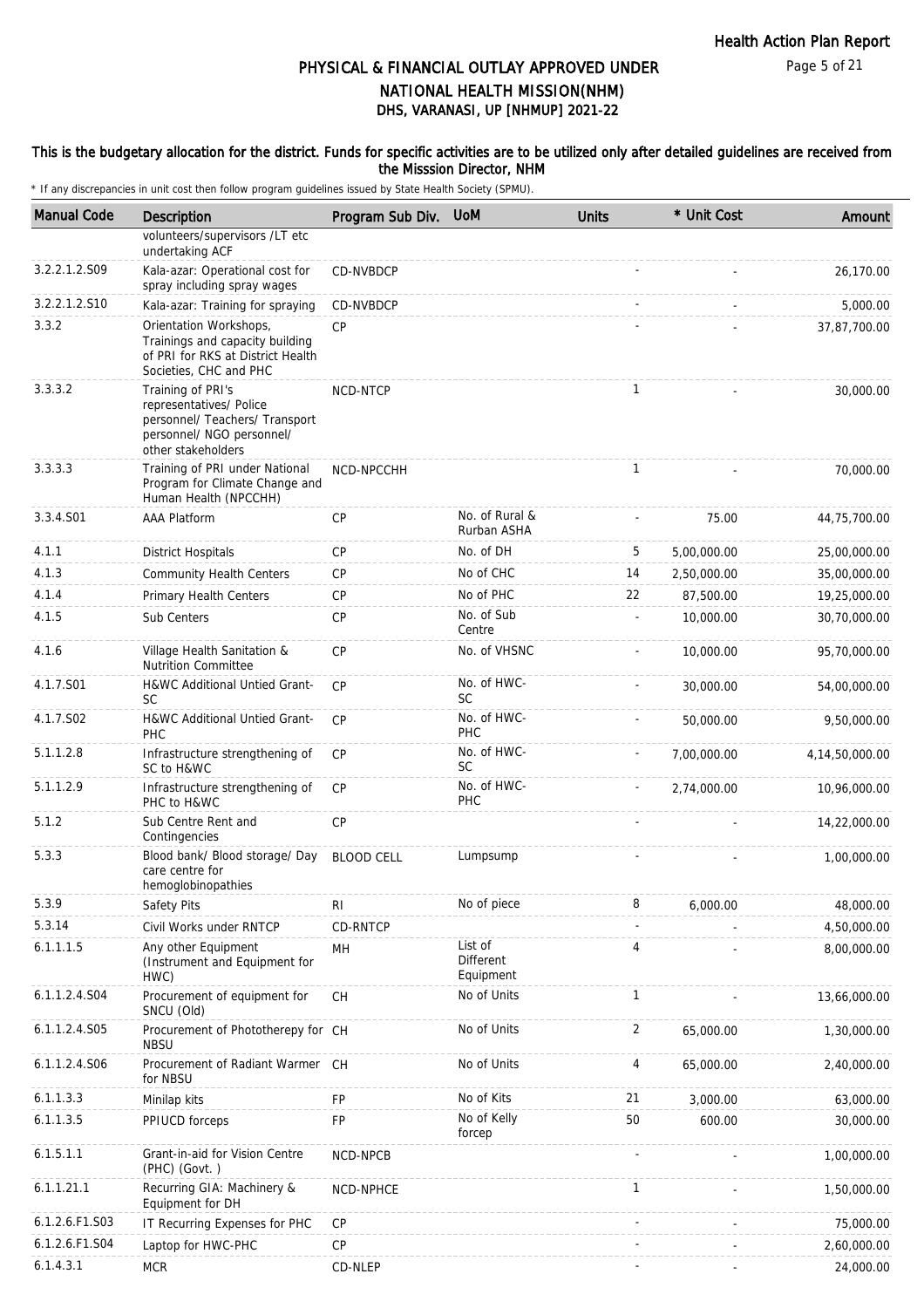#### This is the budgetary allocation for the district. Funds for specific activities are to be utilized only after detailed guidelines are received from the Misssion Director, NHM

| <b>Manual Code</b> | <b>Description</b>                                                                                         | Program Sub Div.  | <b>UoM</b>                 | <b>Units</b> | * Unit Cost | Amount         |
|--------------------|------------------------------------------------------------------------------------------------------------|-------------------|----------------------------|--------------|-------------|----------------|
| 6.1.4.3.2          | Aids/Appliance                                                                                             | CD-NLEP           |                            |              |             | 17,000.00      |
| 6.1.4.3.3          | Equipment                                                                                                  | CD-NLEP           |                            |              |             | 5,000.00       |
| 6.1.6.1            | Repairs of Laparoscopes                                                                                    |                   | No of<br>Laproscopes       | 3            | 25,000.00   | 75,000.00      |
| 6.1.6.3            | Equipment Maintenance                                                                                      | CD-RNTCP          |                            |              |             | 5,00,000.00    |
| 6.1.6.7            | Any Other blood Bank Located at BLOOD CELL<br>Medical Collages                                             |                   |                            |              |             | 4,50,000.00    |
| 6.2.1.1.A7.S05.a   | Drugs & Consumables Normal<br>Delivery L1 Facility                                                         | MН                | No of<br><b>Deliveries</b> | 14300        |             | 2,86,000.00    |
| 6.2.1.1.A7.S05.b   | Drugs & Consumables Normal<br>Delivery L2 Facility                                                         | MH                | No of<br><b>Deliveries</b> | 14300        |             | 5,72,000.00    |
| 6.2.1.1.A7.S05.c   | Drugs & Consumables Normal<br>Delivery L3 Facility                                                         | MH                | No of<br>Deliveries        | 4300         |             | 3,44,000.00    |
| 6.2.1.1.A7.S05.d   | Drugs & Consumables Caesarean MH<br>Delivery L3 Facility                                                   |                   | No of<br><b>Deliveries</b> | 2000         |             | 7,20,000.00    |
| 6.2.1.1.A7.S05.k   | Normal Delivery L3 Medical<br>College (A Category @ Rs.400)                                                | MH                | No of<br>Deliveries        | 1100         |             | 4,40,000.00    |
| 6.2.1.1.A7.S05.m   | Medical College (Simple LSCS)(<br>A Category @ Rs.1800)                                                    | MН                | No of<br>Deliveries        | 1300         |             | 23,40,000.00   |
| 6.2.1.2.2.12       | AEFI kit under RI Program                                                                                  | <b>RI</b>         | No. of Kits                | 65           | 200.00      | 13,000.00      |
| 6.2.1.3.1          | Nayi Pehl Kit                                                                                              | <b>FP</b>         | No of Kits                 | 10974        | 220.00      | 24, 14, 280.00 |
| 6.2.1.5.1          | Medicine for Mobile health team                                                                            | <b>RBSK</b>       | No of Team                 | 16           | 5,000.00    | 80,000.00      |
| 6.2.1.6.1          | Red/Black plastic bags et                                                                                  | R <sub>l</sub>    | No of Session              | 46848        | 9.00        | 4,21,632.00    |
| 6.2.1.6.2          | Bleach/Hypochlorite solution/<br>Twin bucket                                                               | R <sub>l</sub>    | No of Facilities           |              |             | 28,500.00      |
| 6.2.2.1.4          | Replenishment of ASHA HBNC<br>kits                                                                         | CP                | No of ASHA                 |              | 150.00      | 3, 14, 250.00  |
| 6.2.2.2.2          | Drugs and Supplies for blood<br>related disorders-<br>Haemoglobinopathies                                  | <b>BLOOD CELL</b> |                            |              |             | 15,80,000.00   |
| 6.2.2.4.1          | Drugs & Supplies for Ayush                                                                                 | AYUSH             | No of Doctors              | 24           | 50,000.00   | 12,00,000.00   |
| 6.2.2.6.1          | Lab strengthening of SHC - HWC CP                                                                          |                   |                            |              |             | 44,02,500.00   |
| 6.2.2.6.2          | Lab strengthening of PHC - HWC CP                                                                          |                   |                            |              |             | 9,70,000.00    |
| 6.2.3.1.1          | Chloroquine phosphate tablets                                                                              | CD-NVBDCP         |                            |              |             | 20,000.00      |
| 6.2.3.1.2          | Primaquine tablets 2.5 mg                                                                                  | CD-NVBDCP         |                            |              |             | 10,000.00      |
| 6.2.3.1.3          | Primaquine tablets 7.5 mg                                                                                  | CD-NVBDCP         |                            |              |             | 20,000.00      |
| 6.2.3.1.8          | Dengue NS1 antigen kit                                                                                     | CD-NVBDCP         |                            |              |             | 33,000.00      |
| 6.2.3.1.10         | Pyrethrum extract 2% for spare<br>spray                                                                    | CD-NVBDCP         |                            |              |             | 1,00,000.00    |
| 6.2.3.1.12         | RDT Malaria - bi-valent (For Non CD-NVBDCP<br>Project states)                                              |                   |                            |              |             | 2,13,500.00    |
| 6.2.3.2.1          | Supportive drugs, lab. Reagents                                                                            | CD-NLEP           |                            |              |             | 13,000.00      |
| 6.2.3.3.1          | Laboratory Materials                                                                                       | CD-RNTCP          |                            |              |             | 34,94,200.00   |
| 6.2.3.3.2          | Procurement of Drugs                                                                                       | CD-RNTCP          |                            |              |             | 14,70,000.00   |
| 6.2.4.1.1          | Assistance for<br>consumables/drugs/medicines to<br>the Govt./District Hospital for<br>Cat sx etc          | NCD-NPCB          | No of Cases                |              |             | 31,76,640.00   |
| 6.2.4.5.1          | Drugs & Consumables for NCD<br>Management (incl. Diabetes,<br>Hypertension, Strokes etc)for<br>whole dist. | NCD-NPCDCS        |                            | $\mathbf{1}$ |             | 2,00,000.00    |
| 6.2.4.5.3          | Drugs & Diagnostic for NCD<br>Management incl. Diabetes,<br>Hypertension, Strokes etc                      | NCD-NPCDCS        |                            |              |             | 2,40,000.00    |
| 6.2.4.5.6          | Drugs & supplies for Universal                                                                             | NCD-NPCDCS        |                            | $\mathbf{1}$ |             | 43,68,000.00   |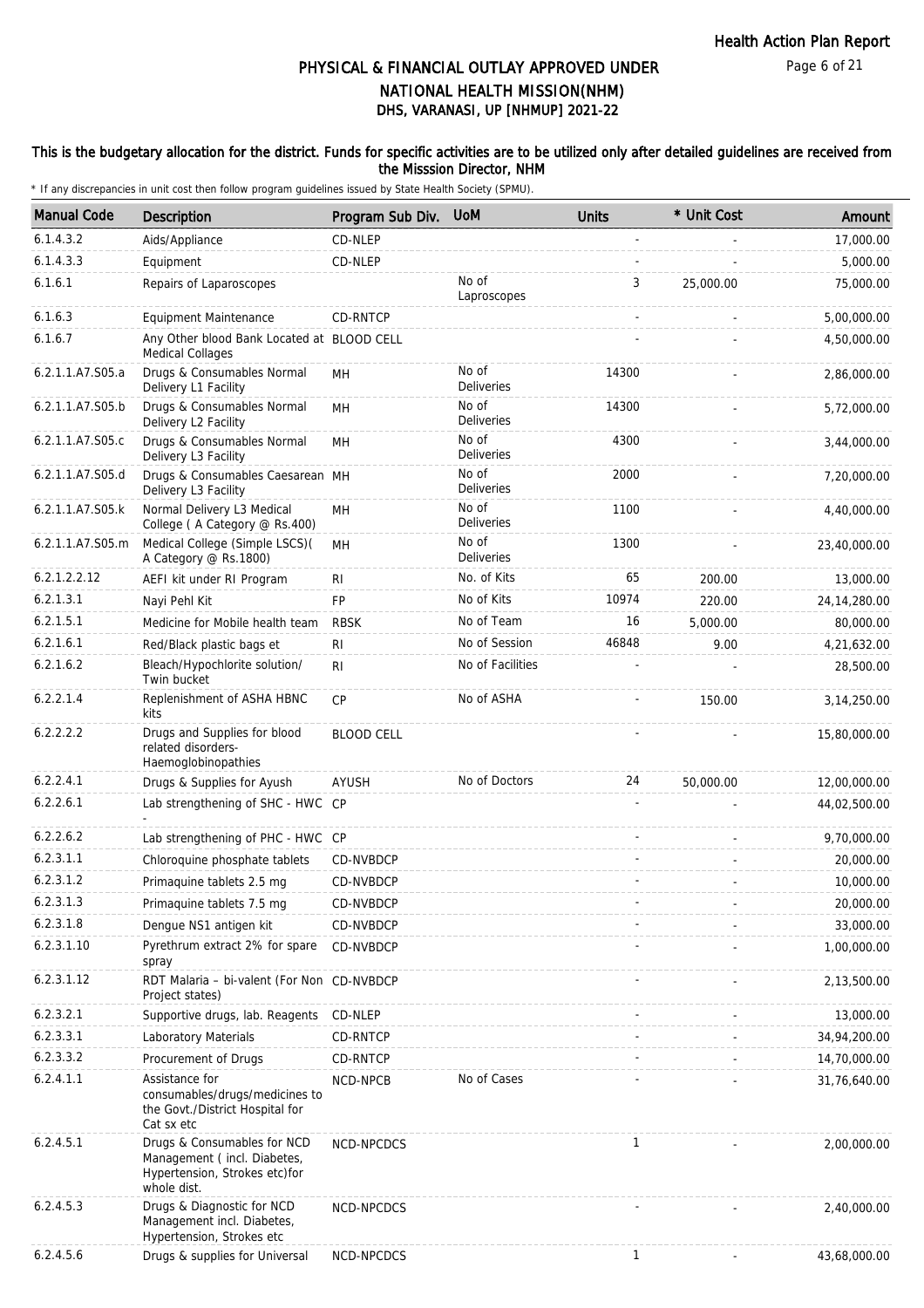#### This is the budgetary allocation for the district. Funds for specific activities are to be utilized only after detailed guidelines are received from the Misssion Director, NHM

| <b>Manual Code</b> | <b>Description</b>                                                                        | Program Sub Div. | <b>UoM</b>                                             | <b>Units</b>   | * Unit Cost | Amount         |
|--------------------|-------------------------------------------------------------------------------------------|------------------|--------------------------------------------------------|----------------|-------------|----------------|
|                    | Screening of NCDs                                                                         |                  |                                                        |                |             |                |
| 6.1.3.2.a.S01      | Free Diagnostics for Pregnant<br>women under JSSK - USG on<br>PPP for PMSMA               | <b>MH</b>        | No of ANC                                              | 1200           |             | 3,60,000.00    |
| $6.1.3.2.a.$ SO2   | Free Diagnostics for Pregnant<br>women under JSSK- AVD for for<br>HIV & Syphilis at VHNDs | MН               | No of ANC                                              | 413            |             |                |
| $6.1.3.2.a.$ SO3   | Free Diagnostics for Pregnant<br>women under JSSK-MH                                      | MН               | No of ANC                                              | 74500          |             | 7,45,000.00    |
| 6.1.3.2.b          | Free Diagnostics for Sick infants<br>under JSSK                                           | CH               | No of Units                                            | 2              |             | 11,20,000.00   |
| 6.3.1.S02          | Procurement of sleeves and drug CD-RNTCP<br>boxes                                         |                  |                                                        |                |             | 25,00,000.00   |
| 6.3.1.S03          | Any other (please specify)                                                                |                  |                                                        |                |             | 18,00,000.00   |
| 7.5.1              | Tribal Patient Support &<br><b>Transportation Charges</b>                                 | CD-RNTCP         |                                                        |                |             | 3,75,700.00    |
| 7.5.2              | Sample collecton &<br>transportation charges                                              | CD-RNTCP         |                                                        |                |             | 8,54,575.00    |
| 8.1.1.1            | ANMs - MH                                                                                 | MН               | No of MH ANM                                           | 115            |             | 2,52,60,569.00 |
| 8.1.1.1.S01        | ANM For New Sub-Center - CP                                                               | CP               |                                                        |                |             | 7,42,408.00    |
| 8.1.1.2.S04        | Staff Nurses-DH Strengthening                                                             | <b>HS</b>        |                                                        |                |             | 2,69,65,000.00 |
| 8.1.1.2.S05        | <b>Staff Nurses-MH</b>                                                                    | MH               | No of MH<br><b>Staff Nurse</b>                         | 47             |             | 1,54,73,808.00 |
| 8.1.1.2.S11        | Staff Nurse HWC - CP                                                                      | CP               |                                                        |                |             | 29,29,860.00   |
| 8.1.1.2.S12        | Staff Nurses HWC - MH                                                                     | MH               |                                                        | 12             |             | 14,40,936.00   |
| 8.1.1.5.S02        | Laboratory Technicians -HR                                                                | <b>HR</b>        |                                                        | $\overline{4}$ |             | 10,59,264.00   |
| 8.1.1.5.S03        | Laboratory Technicians -NPPCF                                                             | NCD-NPPCF        |                                                        |                |             | 1,32,000.00    |
| 8.1.1.5.S04        | Laboratory Technicians - RNTCP                                                            | CD-RNTCP         |                                                        |                |             | 33,21,544.00   |
| 8.1.1.6.S05        | OT Technician                                                                             | <b>MIS</b>       | No of MH OT<br>technician                              |                |             | 9,73,800.00    |
| 8.1.1.9            | Radiographer/ X-ray technician                                                            | <b>HR</b>        |                                                        | 2              |             | 5,29,632.00    |
| 8.1.1.12.S02       | Para Medical Worker CD-NLEP                                                               | CD-NLEP          |                                                        |                |             | 3,24,059.00    |
| 8.1.2.1.S03        | Obstetricians and Gynaecologists HS<br>-DH Strengthening                                  |                  |                                                        |                |             | 50,40,000.00   |
| 8.1.2.1.S04        | Obstetricians and Gynaecologists MH<br>-MH                                                |                  | No of MH<br>Obstetricians<br>and<br>Gynaecologist<br>S |                |             | 77,40,000.00   |
| 8.1.2.2.S04        | Paediatricians- DH Strengthening HS                                                       |                  |                                                        |                |             | 25,20,000.00   |
| 8.1.2.3.S04        | Anaesthetists - DH Strengthening HS                                                       |                  |                                                        |                |             | 36,60,000.00   |
| 8.1.2.3.S05        | Anaesthetists -MH                                                                         | MH               | No of MH<br>Anesthetic                                 |                |             | 58,20,000.00   |
| 8.1.2.5.S03        | Radiologists-DH Strengthening                                                             | <b>HS</b>        |                                                        |                |             | 36,00,000.00   |
| 8.1.2.6.S03        | Pathologists/ Haemotologists-<br>DH Strengthening                                         | <b>HS</b>        |                                                        |                |             | 12,00,000.00   |
| 8.1.3.4.S01        | <b>ENT-DH Strengthening</b>                                                               | <b>HS</b>        |                                                        |                |             | 12,60,000.00   |
| 8.1.3.5.S01        | Ophthalmologists-NCD-NPCB                                                                 | NCD-NPCB         |                                                        |                |             | 12, 12, 522.00 |
| 8.1.3.10.S01       | FRU Operationalization for<br>Gynae & anesthetist specialist on<br>call from govt sector  | MH               | No of C<br>Section                                     | 10             |             | 30,000.00      |
| 8.1.3.10.S02       | FRU Operationalization<br>Gynecologists specialist on call<br>from pvt sector             | MH               | No of C<br>Section                                     | 5              |             | 22,500.00      |
| 8.1.3.10.S03       | FRU Operationalization<br>anesthetist specialist on call for<br>from pvt sector           | MH               | No of C<br>Section                                     | 5              |             | 15,000.00      |
| 8.1.4.1.S01        | Dental Surgeons- DH &CHC                                                                  | <b>HR</b>        |                                                        | 3              |             | 20,95,128.00   |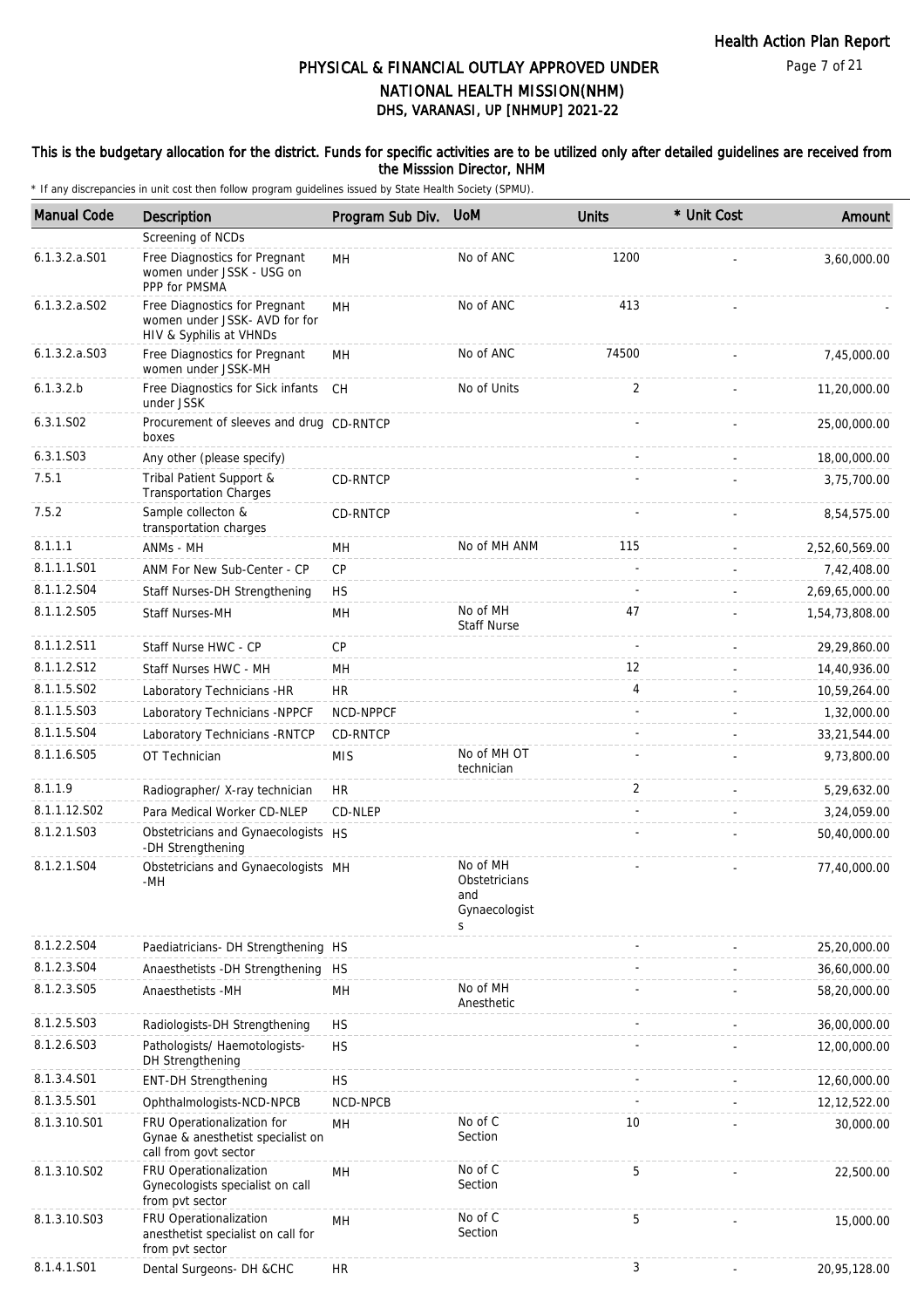#### This is the budgetary allocation for the district. Funds for specific activities are to be utilized only after detailed guidelines are received from the Misssion Director, NHM

| <b>Manual Code</b> | <b>Description</b>                                         | Program Sub Div.                         | <b>UoM</b>                        | <b>Units</b>   | * Unit Cost | Amount         |
|--------------------|------------------------------------------------------------|------------------------------------------|-----------------------------------|----------------|-------------|----------------|
| 8.1.5.S02          | Medical Officers - DH<br>Strengthening                     | <b>HS</b>                                |                                   |                |             | 29,52,000.00   |
| 8.1.5.S03          | Medical Officers - MH                                      | MH                                       | No of MH LMO                      |                |             | 17,04,000.00   |
| 8.1.5.S06          | Medical Officers -CD-RNTCP                                 | CD-RNTCP                                 |                                   |                |             | 42,57,000.00   |
| 8.1.6.1            | <b>AYUSH MOS</b>                                           | <b>AYUSH</b>                             |                                   | 25             |             | 1,28,42,235.00 |
| 8.1.6.2            | Pharmacist - AYUSH                                         | <b>AYUSH</b>                             |                                   | 12             |             | 23,20,376.00   |
| 8.1.7.1.1          | MOs-AYUSH                                                  | <b>RBSK</b>                              |                                   | 36             |             | 1,37,50,176.00 |
| 8.1.7.1.2.S02      | MOs-Dental MO/ BDS                                         | <b>RBSK</b>                              |                                   | 6              |             | 42,81,480.00   |
| 8.1.7.1.3          | <b>Staff Nurse</b>                                         | <b>RBSK</b>                              |                                   | 3              |             | 10,09,152.00   |
| 8.1.7.1.4          | ANM                                                        | <b>RBSK</b>                              |                                   | 18             |             | 31,02,348.00   |
| 8.1.7.1.5.S01      | Para Medical Worker                                        | <b>RBSK</b>                              |                                   | 14             |             | 33,90,912.00   |
| 8.1.7.1.5.S02      | Pharmacists                                                | <b>RBSK</b>                              |                                   | $\overline{7}$ |             | 10,31,460.00   |
| 8.1.8.1            | <b>Medical Officers</b>                                    | <b>CH</b>                                | No. of Mos                        | $\mathbf{1}$   |             | 7,56,000.00    |
| 8.1.8.2            | <b>Staff Nurse</b>                                         | <b>CH</b>                                | No. of SNs                        | 4              |             | 13, 19, 256.00 |
| 8.1.8.3            | Cook cum caretaker                                         | <b>CH</b>                                | No. of Cook<br>cum Caretaker      | 2              |             | 3,08,551.00    |
| 8.1.8.5            | Feeding demonstrator for NRC                               | <b>CH</b>                                | No. of FDs                        | $\mathbf{1}$   |             | 3,04,454.00    |
| 8.1.9.1.S01        | Paediatrician SNCU-CH                                      | <b>CH</b>                                | No. of<br>Peadiatrician           | 3              |             | 43,20,000.00   |
| 8.1.9.3.S01        | Staff Nurse - SNCU/KMC                                     | <b>CH</b>                                | No. of SNs                        | 28             |             | 82,73,664.00   |
| 8.1.9.3.SO2        | Staff Nurse -NBSU                                          | <b>CH</b>                                | No. of SNs                        | 9              |             | 23,80,298.00   |
| 8.1.9.4.S01        | Trainning Coordinator - CH                                 | <b>CH</b>                                | No. of<br>Training<br>Coordinator | $\mathbf{1}$   | 1,00,000.00 | 9,00,000.00    |
| 8.1.9.4.SO2        | Nursing Coordinator - CH                                   | СH                                       | no. of Posts                      | $\mathbf{1}$   |             | 5,29,200.00    |
| 8.1.9.4.S03        | Adm. Cum Data Asst. - CH                                   | <b>CH</b>                                | no. of Posts                      | $\mathbf{1}$   |             | 3,30,750.00    |
| 8.1.9.6.SO2        | Others- SNCU Staff (Ward<br>Aaya/ Cleaner/ Security Guard) | $\mathsf{CH}% \left( \mathcal{M}\right)$ |                                   | 18             |             | 32,18,968.00   |
| 8.1.9.6.S03        | Others- SNCU Staff DEO                                     | CH                                       | no. of Posts                      | 2              |             | 5,04,014.00    |
| 8.1.10.3.S01       | Staff Nurses - DH Strengthening                            | <b>HS</b>                                |                                   |                |             | 93,60,000.00   |
| 8.1.10.3.S02       | Staff Nurses Incharge - DH<br>Strengthening                | <b>HS</b>                                |                                   |                |             | 7,68,000.00    |
| 8.1.12.1           | Mid-level Service Provider                                 | CP                                       |                                   |                |             | 1,20,88,275.00 |
| 8.1.12.2           | Performance incentive for Mid-<br>level service providers  | СP                                       | No. of HWC-<br>CHO                |                | 15,000.00   | 69,07,500.00   |
| 8.1.13.1.S01       | Counsellor -NCD-NPCB                                       | NCD-NPCB                                 |                                   |                |             | 2,86,250.00    |
| 8.1.13.1.S02       | Counsellor -RKSK                                           | <b>RKSK</b>                              |                                   | 2              |             | 5,36,901.00    |
| 8.1.13.1.S03       | Counsellor - RMNCHA-FW                                     | FP                                       | No of<br>Counsellors/m<br>onth    | 3              | 15,073.00   | 6,41,903.00    |
| 8.1.13.1.S04       | Counsellor - RNTCP                                         | CD-RNTCP                                 |                                   |                |             | 3,51,600.00    |
| 8.1.13.5           | Audiometrician/ Audiologist-<br>NCD-NPPCD                  | NCD-NPPCD                                |                                   |                |             | 3,60,000.00    |
| 8.1.13.10          | TBHV-CD-RNTCP                                              | CD-RNTCP                                 |                                   |                |             | 67,76,448.00   |
| 8.1.13.16          | Ophthalmic Assistant/<br>Refractionist NCD-NPCB            | NCD-NPCB                                 |                                   |                |             | 2,34,933.00    |
| 8.1.13.18          | Audiometrics Asstt.NCD-NPPCD                               | NCD-NPPCD                                |                                   |                |             | 2,39,400.00    |
| 8.1.13.19          | Instructor for Hearing Imapired<br>Children-NCD-NPPCD      | NCD-NPPCD                                |                                   |                |             | 1,98,450.00    |
| 8.1.13.22.S01      | Audiomatric<br>Assisstant/Audiologist UPHSSP               | <b>HS</b>                                | No of Staff                       |                |             | 2,82,365.00    |
| 8.1.13.22.S04      | Lab Technician UPHSSP                                      | <b>HS</b>                                |                                   |                |             | 6,89,778.00    |
| 8.1.13.22.S05      | Optometrist UPHSSP                                         | <b>HS</b>                                |                                   |                |             | 4,35,649.00    |
| 8.1.13.22.S06      | OT Technician UPHSSP                                       | <b>HS</b>                                |                                   |                |             | 10,52,820.00   |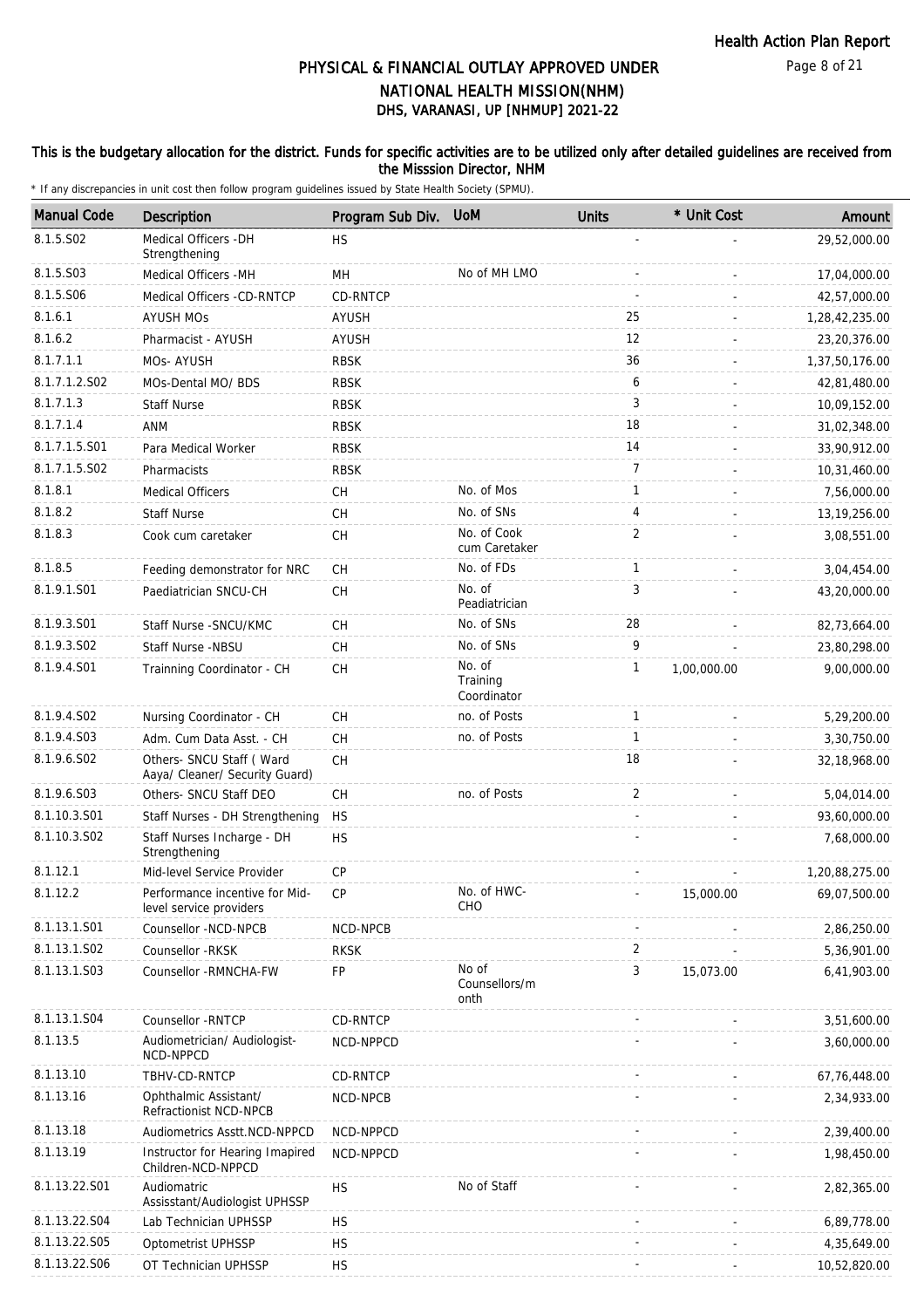#### This is the budgetary allocation for the district. Funds for specific activities are to be utilized only after detailed guidelines are received from the Misssion Director, NHM

| <b>Manual Code</b> | <b>Description</b>                                                                            | Program Sub Div.  | <b>UoM</b>     | <b>Units</b> | * Unit Cost | Amount         |
|--------------------|-----------------------------------------------------------------------------------------------|-------------------|----------------|--------------|-------------|----------------|
| 8.1.13.22.S07      | Rogi Sahayata Kendra Manager                                                                  | QA                |                | 4            |             | 10,21,100.00   |
| 8.1.13.22.S09      | <b>Staff Nurse UPHSSP</b>                                                                     | <b>HS</b>         |                |              |             | 2,25,66,547.00 |
| 8.1.13.22.S10      | X-Ray Technician UPHSSP                                                                       | <b>HS</b>         |                |              |             | 2,54,129.00    |
| 8.1.13.22.S11      | Dental Hygienist UPHSSP                                                                       | <b>HS</b>         |                |              |             | 2,54,129.00    |
| 8.1.13.22.S12      | Physiotherapist UPHSSP                                                                        | <b>HS</b>         |                |              |             | 2,90,902.00    |
| 8.1.13.22.S13      | Rogi Sahayata Kendra Operator                                                                 | QA                |                | 4            |             | 7,90,272.00    |
| 8.1.13.22.S14      | Ward Aaya/Boy UPHSSP                                                                          | <b>HS</b>         |                |              |             | 8,24,319.00    |
| 8.1.14.1.S01       | MO (Blood Bank)                                                                               | <b>BLOOD CELL</b> |                |              |             | 37,42,000.00   |
| 8.1.14.1.S02       | MO (BCTV)                                                                                     | <b>BLOOD CELL</b> |                |              |             | 7,94,000.00    |
| 8.1.14.1.S03       | Pathologist (Blood Bank)                                                                      | <b>BLOOD CELL</b> |                |              |             | 49,68,000.00   |
| 8.1.14.2           | <b>Staff Nurse</b>                                                                            | <b>BLOOD CELL</b> |                |              |             | 6,70,000.00    |
| 8.1.14.4.S01       | Lab Technician (BCTV)                                                                         | <b>BLOOD CELL</b> |                |              |             | 4,57,000.00    |
| 8.1.14.4.S02       | Lab Technician (BB)                                                                           | <b>BLOOD CELL</b> |                |              |             | 19,27,000.00   |
| 8.1.14.5.S02       | Others- Lab Technicians                                                                       | <b>BLOOD CELL</b> |                |              |             | 15,78,000.00   |
| 8.1.14.5.S03       | Others-Lab Attendant                                                                          | <b>BLOOD CELL</b> |                |              |             | 13,43,000.00   |
| 8.1.14.5.S04       |                                                                                               |                   |                |              |             |                |
| 8.1.14.5.S05       | Others-Social Worker/PRO                                                                      | <b>BLOOD CELL</b> |                |              |             | 4,35,000.00    |
|                    | Others-Lab Attendant - BSU                                                                    | <b>BLOOD CELL</b> |                |              |             | 6,38,000.00    |
| 8.1.14.5.S06       | Others-Lab Attendant - BCTV                                                                   | <b>BLOOD CELL</b> |                |              |             | 2,24,000.00    |
| 8.1.15.13.S03      | Others-Medical Officer-CD-<br><b>NVHCP</b>                                                    | CD-NVHCP          |                |              |             | 7,56,000.00    |
| 8.1.15.13.S05      | Others-Pharmacist-CD-NVHCP                                                                    | CD-NVHCP          |                |              |             | 2,21,000.00    |
| 8.1.16.2.S01       | Cold Chain Handlers                                                                           | RI                |                |              |             | 3,80,534.00    |
| 8.1.16.6.S01       | Data Entry Operator BB                                                                        | <b>BLOOD CELL</b> |                |              |             | 6,47,000.00    |
| 8.1.16.7.S01       | Driver BCTV                                                                                   | <b>BLOOD CELL</b> |                |              |             | 2,84,000.00    |
| 8.1.16.7.S02       | Sweeper- NCD- Blood bank                                                                      | <b>BLOOD CELL</b> |                |              |             | 7,36,000.00    |
| 8.1.16.7.S03       | Sweeper-NCD-Blood Storage<br>Unit                                                             | <b>BLOOD CELL</b> |                |              |             | 4,33,000.00    |
| 8.1.16.7.S05       | Cleaner -NRC                                                                                  | CH                | no. of Posts   | $\mathbf{1}$ |             | 1,78,831.00    |
| 8.1.16.7.S06       | Vaccine Van Driver                                                                            | RI.               |                |              |             | 3,50,305.00    |
| 8.4.1              | Additional Allowances/<br>Incentives to Medical Officers                                      | MН                |                | 5            |             | 1,20,000.00    |
| 8.4.5              | Performance reward if any                                                                     | FP                | No of Distrcts | 4            | 50,000.00   | 1,60,000.00    |
| 8.4.7              | Incentive to provider for PPIUCD FP<br>services @Rs 150 per PPIUCD<br>insertion               |                   | No of Cases    | 6400         | 150.00      | 9,60,000.00    |
| 8.4.8              | Incentive to provider for PAIUCD FP<br>Services @Rs 150 per PAIUCD<br>insertion               |                   | No of Cases    | 158          | 150.00      | 23,700.00      |
| 8.4.9              | Team based incentives for<br>Health & Wellness Centers<br>(H&WC Sub Center)                   | CP                | No of HWC      |              | 11,000.00   | 50,65,500.00   |
| 8.4.10             | Team based incentives for<br>Health & Wellness Centers<br>(H&WC PHC)                          | <b>CP</b>         | No of HWC      |              | 11,000.00   | 10,69,000.00   |
| 8.4.11             | Incentives under NVHCP for MO, CD-NVHCP<br>Pharmacist and LT                                  |                   |                |              |             | 58,200.00      |
| 8.4.12.S01         | HRP identification and follow up<br>for ANM                                                   | МH                | No of HRP      | 2100         | 200.00      | 4,20,000.00    |
| 8.4.12.S03         | Performance based Incentives to FP<br>RMNCHA Counselors in Family<br>Planning                 |                   | No of Cases    | 209          | 50.00       | 10,450.00      |
| 8.4.12.S04         | RI Cold chain handlers incentive                                                              | RI                | Lumpsump       | 17           | 2,400.00    | 4,89,600.00    |
| 9.1.2.S02          | Mobility/ POL expenses for<br>supporting the community and<br>clinical site visits of nursing | MН                |                | 1            |             | 2,25,000.00    |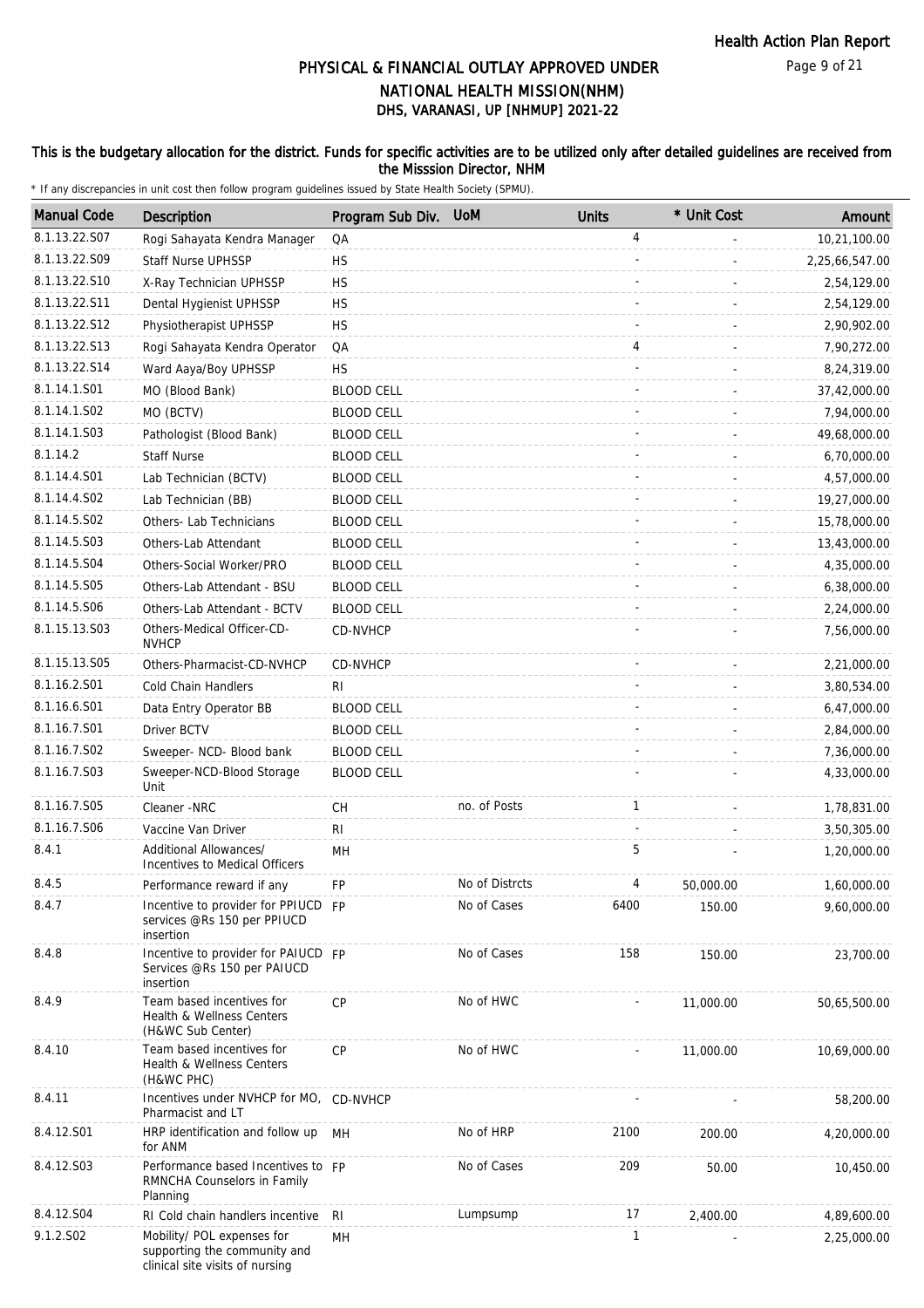Page 10 of 21

# DHS, VARANASI, UP [NHMUP] 2021-22 PHYSICAL & FINANCIAL OUTLAY APPROVED UNDER NATIONAL HEALTH MISSION(NHM)

#### This is the budgetary allocation for the district. Funds for specific activities are to be utilized only after detailed guidelines are received from the Misssion Director, NHM

| <b>Manual Code</b> | <b>Description</b>                                                                                | Program Sub Div. UoM |                                 | <b>Units</b>   | * Unit Cost  | Amount       |
|--------------------|---------------------------------------------------------------------------------------------------|----------------------|---------------------------------|----------------|--------------|--------------|
|                    | students of govt. GNMTCs                                                                          |                      |                                 |                |              |              |
| 9.1.2.S04          | Contingency expenses for the 7<br><b>GNM</b> schools                                              | MН                   |                                 | $\mathbf{1}$   |              | 67,500.00    |
| 9.1.1.A1           | Setting up of Skill Lab                                                                           | Nursing              | Lumpsump                        | $\mathbf{1}$   |              | 25,000.00    |
| 9.1.1.A3           | Setting up of EmOC Training<br>Centres                                                            | Training             | No of<br>CEMONC<br>Training     |                |              | 66,00,000.00 |
| 9.2.1.1.3          | Onsite mentoring at Delivery<br>Points/ Nursing Institutions/<br>Nursing Schools                  | Nursing              | No of Visits                    | $\mathbf{1}$   |              | 42,000.00    |
| 9.2.1.1.7          | Training of Staff Nurses/ANMs /<br>LHVs in SBA                                                    | Nursing              |                                 | 1              | 10,86,520.00 | 10,86,520.00 |
| 9.2.1.1.13.S01     | Training of Medical Officers in<br>safe abortion-For Mos                                          | <b>FP</b>            | No of Batch                     | 5              | 1,30,800.00  | 6,54,000.00  |
| 9.2.1.1.13.S02     | Training of Medical Officers in<br>safe abortion-For Obs&Gynae                                    | <b>FP</b>            | No of Batch                     | 2              | 63,480.00    | 1,26,932.00  |
| 9.2.1.2.4          | Orienation activities on vitamin A CH<br>supplemenation and Anemia<br>Mukta Bharat Programme      |                      | No of Batch                     | 24             |              | 85,250.00    |
| 9.2.1.2.5          | Child Death Review Trainings                                                                      | <b>CH</b>            | No of Batch                     | 11             | 28,000.00    | 3,08,000.00  |
| 9.2.1.2.20         | Orientation on National<br>Deworming Day                                                          | <b>RKSK</b>          | per participant                 | 63             | 100.00       | 1,26,320.00  |
| 9.2.1.3.2.S01      | Otr.Review/orientation meeting<br>at Block Level for ANM                                          | <b>FP</b>            | No of<br>Orientation<br>meeting | 32             | 1,000.00     | 32,000.00    |
| 9.2.1.3.2.S02      | Otr. Review/orientation meeting<br>of ASHA/ANM OF 20 Urban<br>District at Districts Level         | <b>FP</b>            | No of<br>Orientation<br>meeting | 26             | 2,000.00     | 2,08,000.00  |
| 9.2.1.3.5          | Laparoscopic sterilization<br>training for doctors (teams of<br>doctor, SN and OT assistant)      | <b>FP</b>            | No of Batch                     | 2              | 1,79,015.00  | 3,58,030.00  |
| 9.2.1.3.17         | Training of Medical officers<br>(PPIUCD insertion training)                                       | FP                   | No of Batch                     | 2              | 1,41,625.00  | 2,83,250.00  |
| 9.2.1.3.19         | Training of Nurses (Staff<br>Nurse/LHV/ANM) (PPIUCD<br>insertion training)                        |                      | No of batches                   | 6              | 85,550.00    | 5,11,950.00  |
| 9.2.1.3.23         | Training of Medical officers<br>(Injectible Contraceptive<br>Trainings)                           | <b>FP</b>            | No of Batch                     | $\mathbf{1}$   | 41.800.00    | 41,800.00    |
| 9.2.1.3.24         | Training of AYUSH doctors<br>(Injectible Contraceptive<br>Trainings)                              | <b>FP</b>            | No of Batch                     |                | 22,800.00    | 22,800.00    |
| 9.2.1.3.25         | Training of Nurses (Staff<br>Nurse/LHV/ANM) (Injectible<br>Contraceptive Trainings)               | FP                   | No of Batch                     | $\overline{2}$ | 35,800.00    | 71,600.00    |
| 9.2.1.3.27.S01     | FP-LMIS training-Urban Staffs<br>and others                                                       | FP                   |                                 | 2              | 46,900.00    | 93,800.00    |
| 9.2.1.3.27.S02     | FP-LMIS training- ASHA Sangni<br>Refresher                                                        | <b>FP</b>            |                                 | 3              | 4,900.00     | 14,700.00    |
| 9.2.1.4.13.C       | Any other (please specify) Kishor RKSK<br>Swasyhya Manch                                          |                      | No of Events                    | 18             | 5,000.00     | 90,000.00    |
| 9.2.1.7.1.S01      | Training under Immunisation-<br><b>CCH</b>                                                        | RI                   | Lumpsump                        |                |              | 55,000.00    |
| 9.2.1.7.1.S02      | Training under Immunisation-<br>Data Handler                                                      | R <sub>l</sub>       | Lumpsump                        |                |              | 16,500.00    |
| 9.2.1.7.1.S03      | Training under Immunisation-<br>Health Worker                                                     | R <sub>l</sub>       | Lumpsump                        |                |              | 5,54,400.00  |
| 9.2.1.7.1.S04      | Training under Immunisation-<br>MO Training                                                       | <b>RI</b>            | Lumpsump                        |                |              | 9,92,000.00  |
| 9.2.2.6.1          | Quality Assurance Training<br>(including training for internal<br>assessors at State and District | QA                   | No of Batch                     | $\mathbf{1}$   |              | 1,25,000.00  |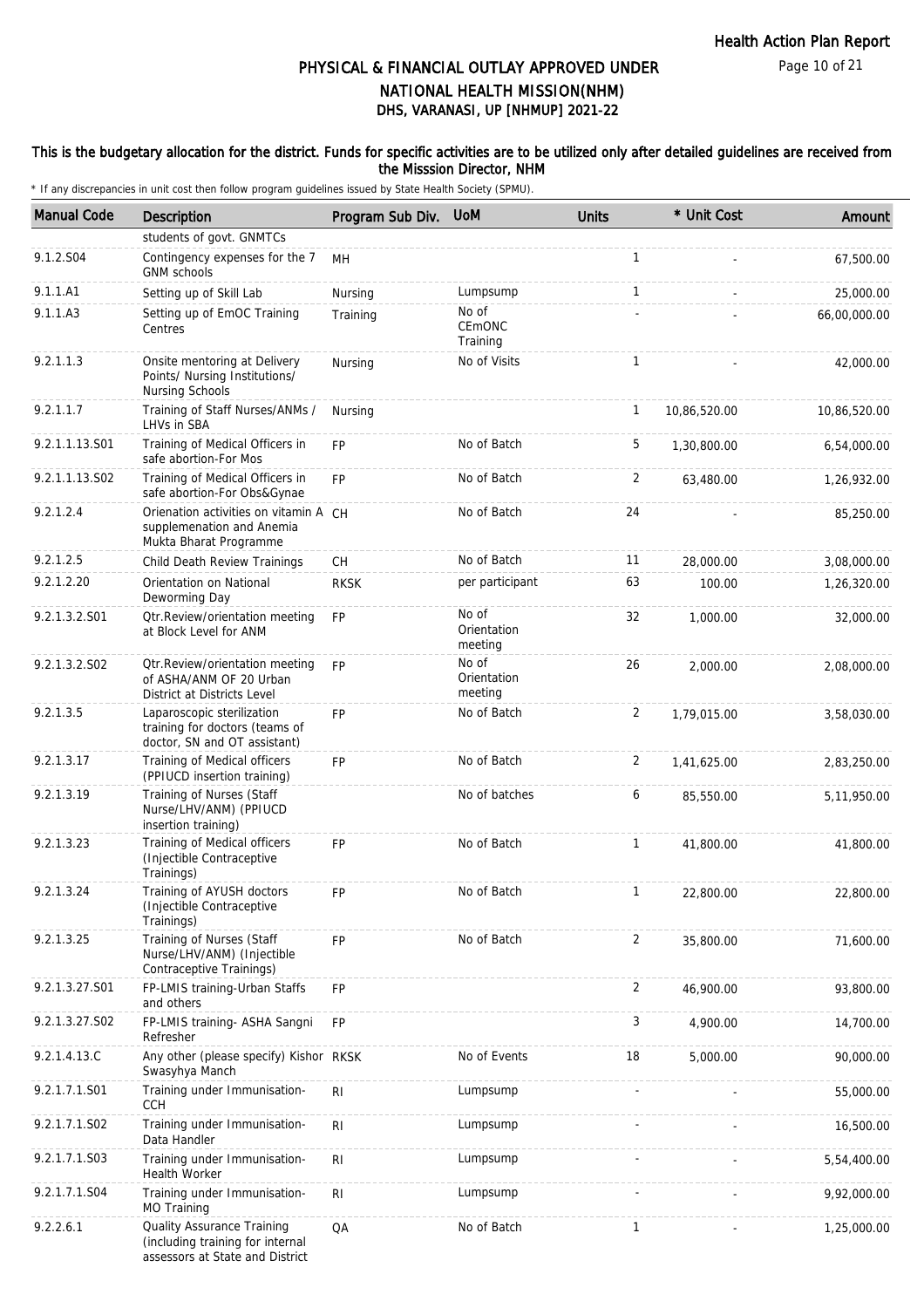#### This is the budgetary allocation for the district. Funds for specific activities are to be utilized only after detailed guidelines are received from the Misssion Director, NHM

| <b>Manual Code</b> | <b>Description</b>                                                                                             | Program Sub Div. | <b>UoM</b>            | <b>Units</b> | * Unit Cost | Amount       |
|--------------------|----------------------------------------------------------------------------------------------------------------|------------------|-----------------------|--------------|-------------|--------------|
|                    | levels)                                                                                                        |                  |                       |              |             |              |
| 9.2.2.6.3          | Kayakalp Trainings                                                                                             | QA               | <b>Districts</b>      | $\mathbf{1}$ | 33,000.00   | 33,000.00    |
| 9.2.2.7.2          | Training cum review meeting for MIS<br>HMIS & MCTS at District level                                           |                  | No of<br>Participants |              |             | 41,580.00    |
| 9.2.2.7.3          | Training cum review meeting for MIS<br>HMIS & MCTS at Block level                                              |                  | No of<br>Participants |              |             | 2,34,000.00  |
| 9.2.2.7.4          | Training cum review meeting for MIS<br>HMIS & MCTS at Division Level                                           |                  | No of<br>Participants |              |             | 20,000.00    |
| 9.2.2.8.1          | Training on CPCH for CHOs                                                                                      | Nursing          | Lumpsump              | $\mathbf{1}$ |             | 47,83,000.00 |
| 9.2.2.8.2          | Multi-skilling of ASHA, MPW ay<br>HWCs (SHC & PHC)                                                             | <b>CP</b>        | Lumpsump              |              |             | 17,70,000.00 |
| 9.2.2.8.5.S01      | Training of MPW and Asha                                                                                       | <b>CP</b>        |                       |              |             | 1,90,000.00  |
| 9.2.2.8.5.S02      | Training of MO and SN                                                                                          | <b>CP</b>        |                       |              |             | 3,32,500.00  |
| 9.2.2.8.5.S03      | Cost of Yoga Sessions                                                                                          | <b>CP</b>        |                       |              |             | 5,14,500.00  |
| 9.2.3.1.1          | Medical Officers (1 day)                                                                                       | CD-IDSP          |                       |              |             | 72,680.00    |
| 9.2.3.1.5          | Data Managers (2days)                                                                                          | CD-IDSP          |                       |              |             | 18,400.00    |
| 9.2.3.1.7          | ASHA & MPWs, AWW &<br>Community volunteers (1 day)                                                             | CD-IDSP          |                       |              |             | 33,600.00    |
| 9.2.3.2.1          | Training / Capacity Building<br>(Malaria)                                                                      | CD-NVBDCP        |                       |              |             | 67,200.00    |
| 9.2.3.4.1          | Trainings under RNTCP                                                                                          | CD-RNTCP         |                       |              |             | 6,70,000.00  |
| 9.2.3.4.2          | CME (Medical Colleges)                                                                                         | <b>CD-RNTCP</b>  |                       |              |             | 1,00,000.00  |
| 9.2.3.5.1          | 3 day training of Medical Officer<br>of the Model Treatment Centre<br>(15 Medical officers in each<br>batch)   | CD-NVHCP         |                       |              |             | 3,00,000.00  |
| 9.2.3.5.2          | 5 day training of the lab<br>technicians (15 Lab Technicians<br>in each batch)                                 | CD-NVHCP         |                       |              |             | 2,00,000.00  |
| 9.2.3.5.3          | 1 day training of Peer support of CD-NVHCP<br>the Treatment sites (MTC/TCs)                                    |                  |                       |              |             | 10,000.00    |
| 9.2.3.5.4          | 1 day training of pharmacist of<br>the Treatment sites (MTC/TCs)                                               | CD-NVHCP         |                       |              |             | 86,000.00    |
| 9.2.3.5.7          | Any other (please specify)                                                                                     | CD-NVHCP         |                       | $\sim$       |             | 1,00,000.00  |
| 9.2.4.2.1          | Training of PHC Medical Officers,<br>Nurses, Paramedical Workers &<br>Other Health Staff working<br>under NMHP | NCD-NMHP         | No of Distrcts        | $\mathbf{1}$ |             | 38,00,000.00 |
| 9.2.4.3.1          | Training of doctors and staff at<br>DH Level under NPHCE                                                       | NCD-NPHCE        |                       | 1            |             | 40,000.00    |
| 9.2.4.4.1          | Trainings for District Tobacco<br><b>Control Centre</b>                                                        | NCD-NTCP         |                       | 1            |             | 1,00,000.00  |
| 9.2.4.5.2          | District NCD Cell                                                                                              | NCD-NPCDCS       |                       | $\mathbf{1}$ |             | 2,00,000.00  |
| 9.2.4.9            | Trainings of Medical Officers,<br>Health Workers and Programme<br>officers under NPCCHH                        | NCD-NPCCHH       |                       | 1            |             | 70,000.00    |
| 9.5.29.13.S04.02   | Scaling up Nurse Mentoring<br>Program Honorarium                                                               | Nursing          |                       | $\mathbf{1}$ |             | 4,80,000.00  |
| 9.5.29.13.S04.03   | Scaling up Nurse Mentoring<br>Program Yearly TA DA                                                             | Nursing          |                       | $\mathbf{1}$ |             | 24,000.00    |
| 9.5.29.13.S04.04   | Scaling up Nurse Mentoring<br>Program Register                                                                 | Nursing          |                       | $\mathbf{1}$ |             | 2,000.00     |
| 9.5.29.13.S04.07   | Scaling up Nurse Mentoring<br>Program Divisional Dakshta<br>Training                                           | Nursing          |                       | 1            |             | 80,000.00    |
| 9.2.3.6.1          | Trainings of Medical Officers and CD-NRCP<br>Health Workers under NRCP                                         |                  |                       |              |             | 72,450.00    |
| 9.1.4.2.S06        | Nursing Faculty                                                                                                | Nursing          |                       | 1            |             | 59,43,000.00 |
| 9.1.4.2.S07        |                                                                                                                |                  |                       | $\mathbf{1}$ |             |              |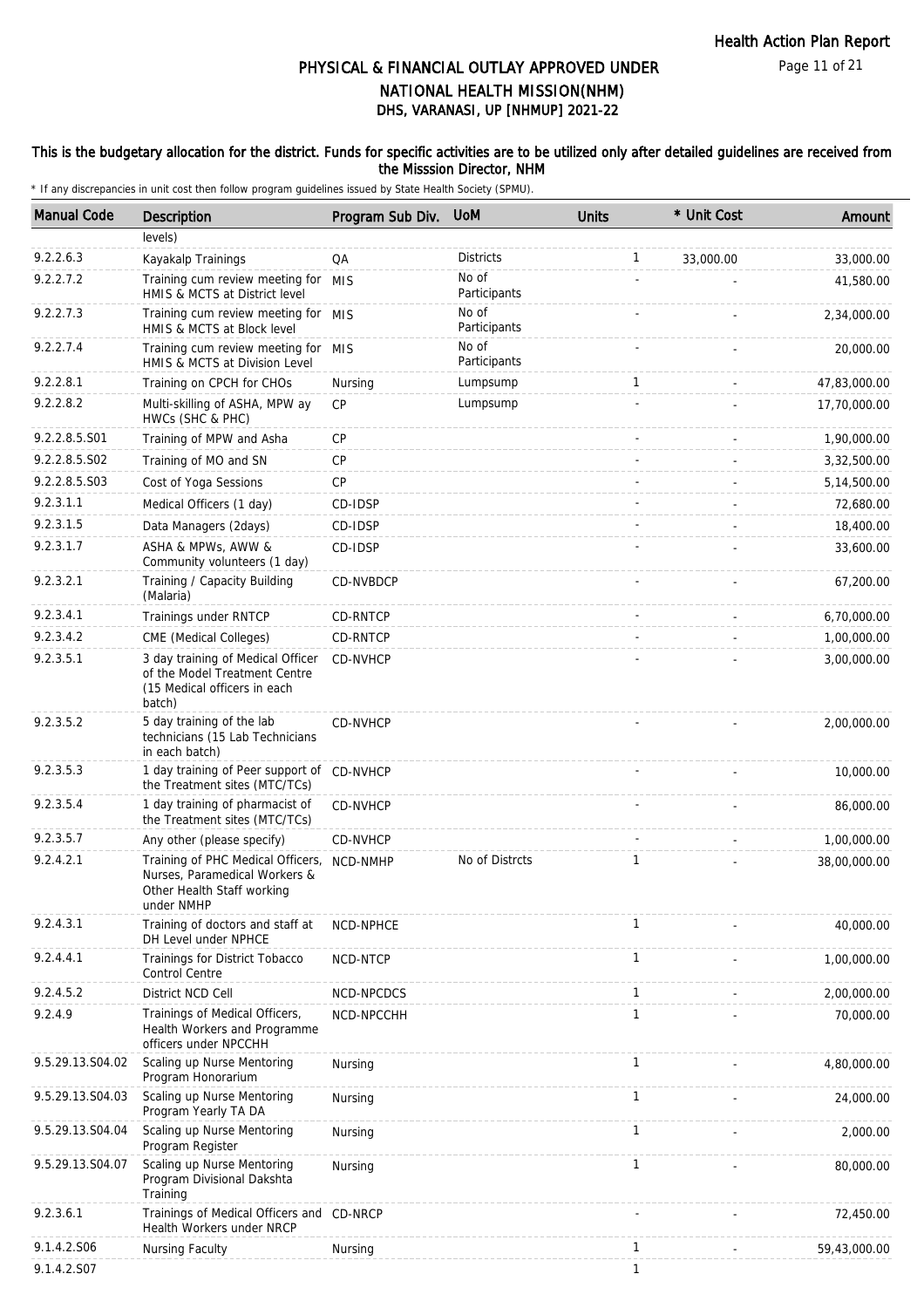Page 12 of 21

# DHS, VARANASI, UP [NHMUP] 2021-22 PHYSICAL & FINANCIAL OUTLAY APPROVED UNDER NATIONAL HEALTH MISSION(NHM)

#### This is the budgetary allocation for the district. Funds for specific activities are to be utilized only after detailed guidelines are received from the Misssion Director, NHM

| <b>Manual Code</b> | Description                                                                                                                                          | Program Sub Div. UoM |                    | <b>Units</b> | * Unit Cost | Amount       |
|--------------------|------------------------------------------------------------------------------------------------------------------------------------------------------|----------------------|--------------------|--------------|-------------|--------------|
|                    | Programme Assisstant                                                                                                                                 | Nursing              |                    |              |             | 1,36,000.00  |
| 9.1.4.2.S11        | Nursing Midwifry Tutor                                                                                                                               | Nursing              |                    | $\mathbf{1}$ |             | 15,88,000.00 |
| 9.1.4.4.S01        | <b>DNB Course Others</b>                                                                                                                             | <b>HS</b>            |                    |              |             | 16,50,000.00 |
| 9.1.4.4.S02        | Librarian Cum Program Assistant HS<br>- DNB Course                                                                                                   |                      |                    |              |             | 3,96,900.00  |
| 9.1.4.4.S03        | Senior Resident - DNB Course                                                                                                                         | <b>HS</b>            |                    |              |             | 64,61,000.00 |
| 10.1.1.S01         | Community Base Maternal death MH<br>Review                                                                                                           |                      | No of CBMDR        | 220          |             | 1,32,000.00  |
| 10.1.1.S02         | Incentive for Ist Responder<br>Maternal Death                                                                                                        | MН                   | No of<br>Responder | 66           |             | 66,000.00    |
| 10.1.2             | Child Death Review                                                                                                                                   | СH                   | No of Distrcts     | $\mathbf{1}$ |             | 10,24,050.00 |
| 10.2.6.1           | a) Additional MF Survey                                                                                                                              | CD-NVBDCP            |                    |              |             | 70,000.00    |
| 10.2.6.2           | b) ICT Survey                                                                                                                                        | CD-NVBDCP            |                    |              |             | 4,50,000.00  |
| 10.3.1.2           | Sentinel surveillance Hospital<br>recurrent                                                                                                          | CD-NVBDCP            |                    |              |             | 2,00,000.00  |
| 11.1.2.4.S01       | Celebration of New Born Care<br>Week                                                                                                                 | IEC                  | No of Distrcts     |              | 25,000.00   | 25,000.00    |
| 11.1.2.4.S02       | Celebration of Breastfeeding<br>Week                                                                                                                 | <b>IEC</b>           |                    |              | 40,000.00   | 40,000.00    |
| 11.2.1.1           | Media Mix of Mid Media/ Mass<br>Media                                                                                                                | <b>IEC</b>           |                    | 9            |             | 50,000.00    |
| 11.1.3.1           | Media Mix of Mid Media/ Mass<br>Media                                                                                                                | <b>IEC</b>           |                    |              |             | 24,000.00    |
| 11.1.3.3           | IEC & promotional activities for<br>World Population Day<br>celebration                                                                              | <b>FP</b>            | No of Events       | 9            |             | 1,52,000.00  |
| 11.1.3.4           | IEC & promotional activities for<br>Vasectomy Fortnight celebration                                                                                  | <b>FP</b>            | No of Events       | 9            |             | 92,000.00    |
| 11.1.3.6           | Any Other IEC/BCC activities FP                                                                                                                      | IEC                  |                    |              |             | 25,115.00    |
| 11.1.5.2           | Any other IEC/BCC activities<br>(Wall Painting, Banner & Poster)                                                                                     | R <sub>l</sub>       | Lumpsump           |              |             | 2,59,110.00  |
| 11.1.6.1.S01       | Creating awareness on declining FP<br>sex ratio issue (PNDT)- Block<br>Level                                                                         |                      | No of Events       | 8            | 10,000.00   | 80,000.00    |
| 11.1.6.1.S02       | Creating awareness on declining FP<br>sex ratio issue (PNDT)- District<br>Level                                                                      |                      | No of Events       | $\mathbf{1}$ | 25,000.00   | 25,000.00    |
| 11.1.6.1.S03       | Creating awareness on declining FP<br>sex ratio issue (PNDT)-Division<br>Level                                                                       |                      | No of Events       | 1            | 50,000.00   | 50,000.00    |
| 11.1.7.1           | Health Education & Publicity for<br><b>NIDDCP</b>                                                                                                    | NCD-NIDDCP           | <b>Districts</b>   |              |             | 13,000.00    |
| 11.10.1.S04        | <b>VBD Promotional Activities</b>                                                                                                                    | <b>BLOOD CELL</b>    |                    |              |             | 60,000.00    |
| 11.2.4             | IEC activities for Health &<br>Wellness centre (H&WC)                                                                                                | <b>CP</b>            |                    |              |             | 53,75,000.00 |
| 11.3.4             | IEC/BCC under NRCP: Rabies<br>Awareness and DO'S and Don'ts<br>in the event of Animal Bites                                                          | CD-NRCP              |                    |              |             | 3,36,748.00  |
| 11.3.6             | <b>IEC/BCC under NVHCP</b>                                                                                                                           | CD-NVHCP             |                    |              |             | 40,000.00    |
| 11.4.6             | IEC/BCC under NOHP                                                                                                                                   | NCD-NPCDCS           |                    | $\mathbf{1}$ |             | 5,00,000.00  |
| 11.4.7             | IEC on Climate Sensitive<br>Diseases at Block, District and<br>State level - Air pollution, Heat<br>and other relevant Climate<br>Sensitive diseases | NCD-NPCCHH           |                    | 1            |             | 1,00,000.00  |
| 11.2.7.4           | Places covered with hoardings/<br>bill boards/ signage etc.                                                                                          | IEC                  |                    |              | 4,500.00    | 4,32,000.00  |
| 11.2.7.5           | Usage of Folk media such as<br>Nukkad Natak/ mobile audio<br>visual services/ local radio etc.                                                       | <b>IEC</b>           |                    |              |             | 1,44,000.00  |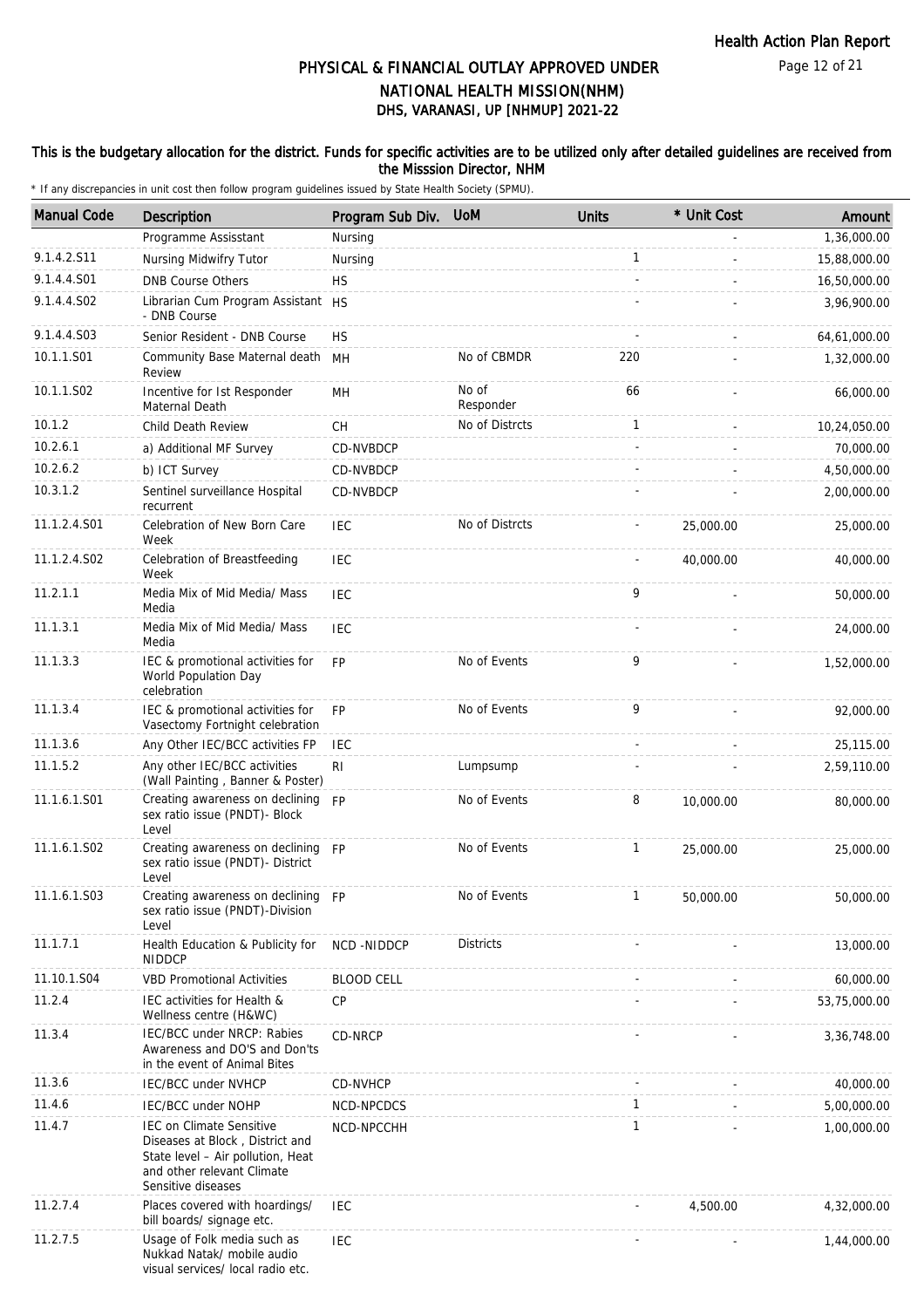#### This is the budgetary allocation for the district. Funds for specific activities are to be utilized only after detailed guidelines are received from the Misssion Director, NHM

| <b>Manual Code</b> | <b>Description</b>                                                                                                                                         | Program Sub Div. | <b>UoM</b>                    | <b>Units</b> | * Unit Cost              | Amount       |
|--------------------|------------------------------------------------------------------------------------------------------------------------------------------------------------|------------------|-------------------------------|--------------|--------------------------|--------------|
| 11.2.7.7           | State-level IEC Campaigns/Other<br><b>IEC Campaigns</b>                                                                                                    | <b>IEC</b>       |                               |              |                          | 2,70,000.00  |
| 11.3.1.1           | <b>IEC/BCC</b> for Malaria                                                                                                                                 | CD-NVBDCP        |                               |              |                          | 35,000.00    |
| 11.3.1.2           | <b>IEC/BCC for Social mobilization</b><br>(Dengue and Chikungunya)                                                                                         | CD-NVBDCP        |                               |              |                          | 20,000.00    |
| 11.3.1.5           | IEC/BCC/Advocacy for Kala-azar                                                                                                                             | CD-NVBDCP        |                               |              |                          | 40,000.00    |
| 11.3.2.1           | IEC/BCC: Mass media, Outdoor<br>media, Rural media, Advocacy<br>media for NLEP                                                                             | CD-NLEP          |                               |              |                          | 98,000.00    |
| 11.3.3.1           | ACSM (State & district)                                                                                                                                    | CD-RNTCP         |                               |              |                          | 2,20,000.00  |
| 11.3.3.2           | TB Harega Desh Jeetega<br>Compaign                                                                                                                         | CD-RNTCP         |                               |              |                          | 75,000.00    |
| 11.4.2.1           | Translation of IEC material and<br>distribution                                                                                                            | <b>NCD-NMHP</b>  | No of Distrcts                | 1            |                          | 4,00,000.00  |
| 11.4.3.2           | Celebration of days-ie<br>International Day for older<br>persons                                                                                           | NCD-NPHCE        |                               | $\mathbf{1}$ |                          | 2,00,000.00  |
| 11.4.4.1           | <b>IEC/SBCC for NTCP</b>                                                                                                                                   | NCD-NTCP         |                               | $\mathbf{1}$ |                          | 7,00,000.00  |
| 11.4.5.2           | <b>IEC/BCC for District NCD Cell</b>                                                                                                                       | NCD-NPCDCS       | No of Distrcts                | 1            |                          | 3,00,000.00  |
| 11.4.5.3           | IEC/BCC activities for Universal<br>Screening of NCDs                                                                                                      | NCD-NPCDCS       | No of Sub<br>Centre           | $\mathbf{1}$ |                          | 15,60,000.00 |
| 11.4.9.1.1         | <b>IEC for NPPCD</b>                                                                                                                                       | NCD-NPPCD        | Lumpsump                      |              |                          | 1,00,000.00  |
| 11.2.7.2           | <b>Targeting Naturally Occurring</b><br>Gathering of People/ Health Mela                                                                                   | <b>IEC</b>       |                               |              |                          | 9,91,000.00  |
| 11.4.11.1          | Health Education & Publicity for<br>National Programme for<br>Fluorosis (State and District<br>Level)                                                      | <b>NCD-NPPCF</b> | Lumpsump                      |              |                          | 2,00,000.00  |
| 12.1.1.1           | Printing of MDR formats                                                                                                                                    | MH               | No of format                  | 250          |                          | 7,500.00     |
| 12.1.1.2           | Printing of MCP cards, safe<br>motherhood booklets etc.                                                                                                    | MН               | No of MCP<br>card             | 99400        |                          | 16,89,800.00 |
| 12.1.1.3           | Printing of labor room registers<br>and casesheets/ LaQshya related<br>printing                                                                            | MH               | No of Case<br>sheet           | 42700        |                          | 4,27,000.00  |
| 12.1.1.4           | Printing cost for MAA<br>programme                                                                                                                         | <b>CH</b>        | No of Distrcts                | $\mathbf{1}$ |                          | 32,928.00    |
| 12.1.1.5           | Any other (Printing of CAC<br>Format)                                                                                                                      | <b>FP</b>        | No of format                  | 375          |                          | 56,250.00    |
| 12.1.2.4           | Printing of Child Death Review<br>formats                                                                                                                  | CH               | No of format                  | 96645        |                          | 48,323.00    |
| 12.1.2.5           | Printing of compliance cards and CH<br>reporting formats for National<br>Iron Plus Initiative-for 6-59<br>months age group and for 5-10<br>years age group |                  | No of Register<br>/ Formats   | $\mathbf{1}$ |                          | 35,672.00    |
| 12.1.2.6           | Printing of IEC materials and<br>reporting formats etc. for<br>National Deworming Day                                                                      | <b>RKSK</b>      |                               | 13284        |                          | 2,79,020.00  |
| 12.1.2.7           | Printing of IEC Materials and<br>monitoring formats for IDCF                                                                                               | СH               | No of Distrcts                | $\mathbf{1}$ |                          | 1,18,000.00  |
| 12.1.2.11          | Printing of HBNC referral cards<br>and other formats                                                                                                       | CH               | No of format                  | 443446       |                          | 2,21,723.00  |
| 12.1.3.3           | Printing of FP Manuals,<br>Guidelines, etc.                                                                                                                | FP               | Lumpsump                      | $\mathbf{1}$ |                          | 7,34,230.00  |
| 12.1.6.1           | Printing and dissemination of<br>Immunization cards, tally sheets,<br>monitoring forms etc.                                                                | RI               | No of<br><b>Benificieries</b> | 131168       |                          | 13,11,680.00 |
| 12.3.4             | Printing for formats/registers<br>under NVHCP                                                                                                              | CD-NVHCP         |                               |              |                          | 11,000.00    |
| 12.3.5.1           | Printing of form P,L, S under                                                                                                                              | CD-IDSP          |                               |              | $\overline{\phantom{a}}$ | 89,544.00    |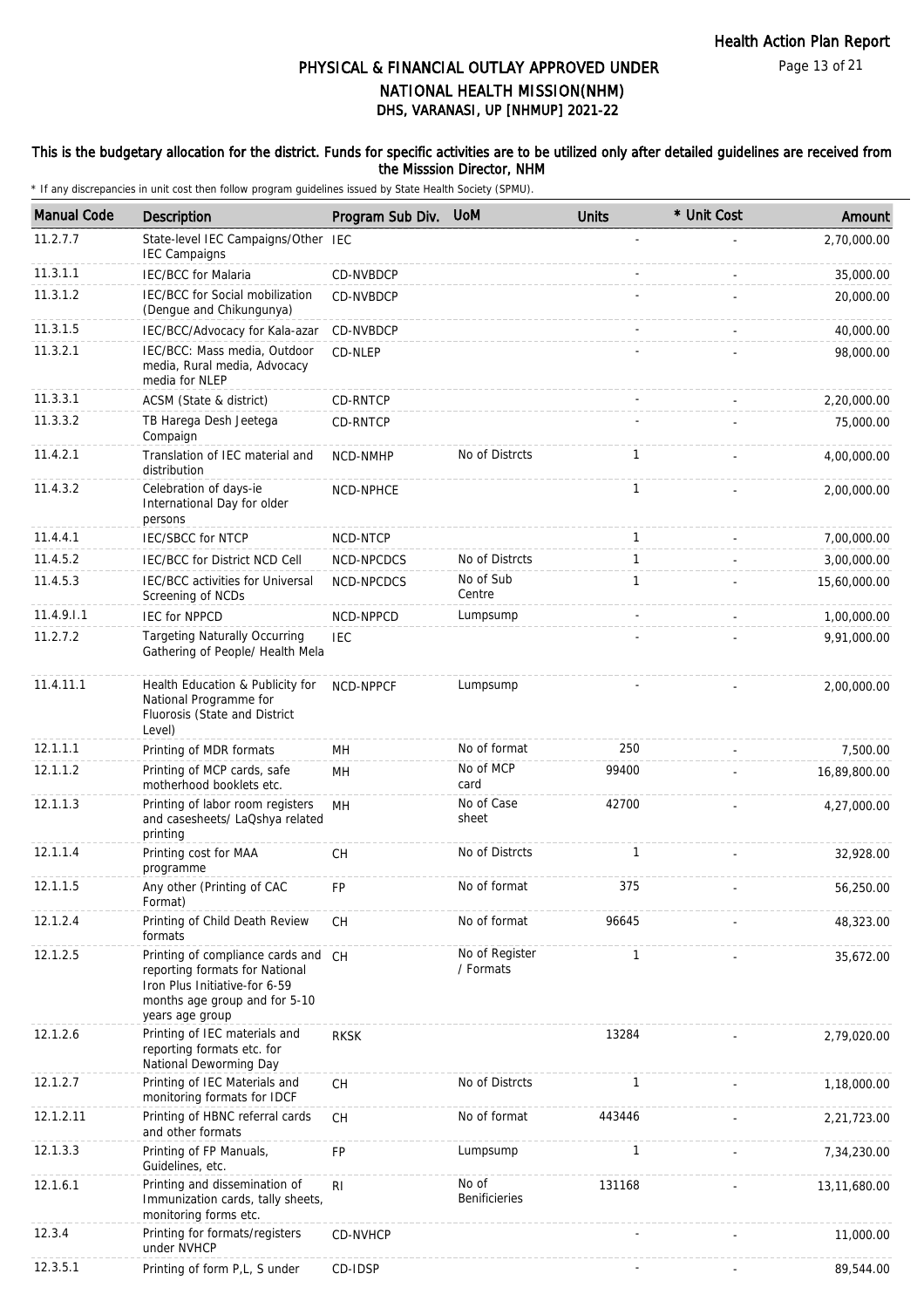Page 14 of 21

## DHS, VARANASI, UP [NHMUP] 2021-22 PHYSICAL & FINANCIAL OUTLAY APPROVED UNDER NATIONAL HEALTH MISSION(NHM)

#### This is the budgetary allocation for the district. Funds for specific activities are to be utilized only after detailed guidelines are received from the Misssion Director, NHM

| <b>Manual Code</b> | Description                                                                         | Program Sub Div.  | <b>UoM</b>         | <b>Units</b>   | * Unit Cost | Amount       |
|--------------------|-------------------------------------------------------------------------------------|-------------------|--------------------|----------------|-------------|--------------|
|                    | IDSP progrm                                                                         |                   |                    |                |             |              |
| 12.3.6             | Printing fo formats for<br>monitoring and surrveilence<br><b>NRCP</b>               | CD-NRCP           |                    |                |             | 1,04,718.00  |
| 12.2.8.S02         | Printing of Sub Centre and<br><b>VHSNC Register</b>                                 | <b>CP</b>         |                    |                |             | 1,61,190.00  |
| 12.2.2.1           | Printing of ASHA diary                                                              | CP                | No of ASHA &<br>AF |                |             | 4,26,650.00  |
| 12.2.2.2           | Printing of ASHA Modules and<br>formats                                             | <b>CP</b>         | Lumpsump           |                |             | 85,480.00    |
| 12.2.2.3           | Printing of CBAC format                                                             | СP                |                    |                |             | 24,64,000.00 |
| 12.2.3.1           | Printing of cards for screening of<br>children for hemoglobinopathies               | <b>BLOOD CELL</b> | Lumpsump           |                |             | 1,00,000.00  |
| 12.2.4.1           | Printing of HMIS Formats                                                            | <b>MIS</b>        | Lumpsump           |                |             | 71,214.00    |
| 12.2.4.3           | Printing of MCTS follow-up<br>formats/ services due list/ work<br>plan              | <b>MIS</b>        | No of ASHA         | 2083           |             | 74,984.00    |
| 12.2.5.1           | Printing Activites for Ayushman<br>Bharat H&WC                                      | CP                | No.of Register     |                |             | 26,550.00    |
| 12.3.1.3           | Printing of recording and<br>reporting forms/registers for<br>Malaria               | CD-NVBDCP         |                    |                |             | 25,000.00    |
| 12.3.2.1           | Printing works                                                                      | CD-NLEP           |                    |                |             | 25,000.00    |
| 12.3.3.1           | Printing (ACSM)                                                                     | CD-RNTCP          |                    |                |             | 5,20,000.00  |
| 12.3.3.2           | Printing                                                                            | CD-RNTCP          |                    |                |             | 4,10,000.00  |
| 12.4.4.1           | Printing of Challan Books under<br><b>NTCP</b>                                      | NCD-NTCP          |                    | $\overline{1}$ |             | 21,000.00    |
| 12.4.5.1           | Patient referral cards at PHC<br>Level                                              | NCD-NPCDCS        | No of PHC          | 1              |             | 75,000.00    |
| 12.4.5.2           | Patient referral cards at Sub-<br>centre level                                      | NCD-NPCDCS        |                    |                |             | 3,90,000.00  |
| 13.1.1.6           | Any Other                                                                           | QA                |                    | $\mathbf{1}$   |             | 3,00,000.00  |
| 13.2.1             | Assessments                                                                         | QA                | No of Units        |                | 8,000.00    | 32,000.00    |
| 13.2.2             | Kayakalp Awards                                                                     | QA                |                    | 5              |             | 5,00,000.00  |
| 14.2.3.S01         | Implementation of FP-LMIS<br>Division- Transportation Cost                          | FP                | Yearly             | $\mathbf{1}$   | 1,61,555.00 | 1,61,555.00  |
| 14.2.3.S02         | Implementation of FP-LMIS<br>District-Transportation Cost                           | FP                | Yearly             | 1              | 74,973.00   | 74,973.00    |
| 14.2.4.1           | Alternative vaccine delivery in<br>hard to reach areas                              | R <sub>l</sub>    | No of Session      | 4560           | 200.00      | 9,12,000.00  |
| 14.2.5             | Alternative Vaccine Delivery in<br>other areas                                      | R <sub>1</sub>    | No of Session      | 41040          | 90.00       | 36,93,600.00 |
| 14.2.6             | POL for vaccine delivery from<br>State to district and from district<br>to PHC/CHCs | R <sub>1</sub>    | <b>Districts</b>   | $\mathbf{1}$   | 2,00,000.00 | 2,00,000.00  |
| 14.2.7             | Cold chain maintenance                                                              | RI                | No of Points       |                |             | 88,000.00    |
| 14.2.11            | Vehicle Hiring (NTEP)                                                               | CD-RNTCP          |                    |                |             | 2,76,000.00  |
| 14.2.12            | Drug transportation charges                                                         | CD-RNTCP          |                    |                |             | 2,00,000.00  |
| 14.2.13            | Sample transportation cost<br>under NVHCP                                           | CD-NVHCP          |                    |                |             | 3,000.00     |
| 14.2.14.S01        | Other Oprational Cost for State,<br>Regional and District Drug Ware<br>Houses       | R <sub>l</sub>    |                    |                |             | 15,81,148.00 |
| 15.4.2             | Reimbursement for cataract<br>operation for NGO and Private<br>Practitioners        | NCD-NPCB          | No of Cases        |                |             | 63,53,280.00 |
| 15.4.3.1           | Diabetic Retinopathy                                                                | NCD-NPCB          | No of Cases        |                |             | 1,86,000.00  |
| 15.4.3.2           | childhood Blindness                                                                 | NCD-NPCB          | No of Cases        |                |             | 1,86,000.00  |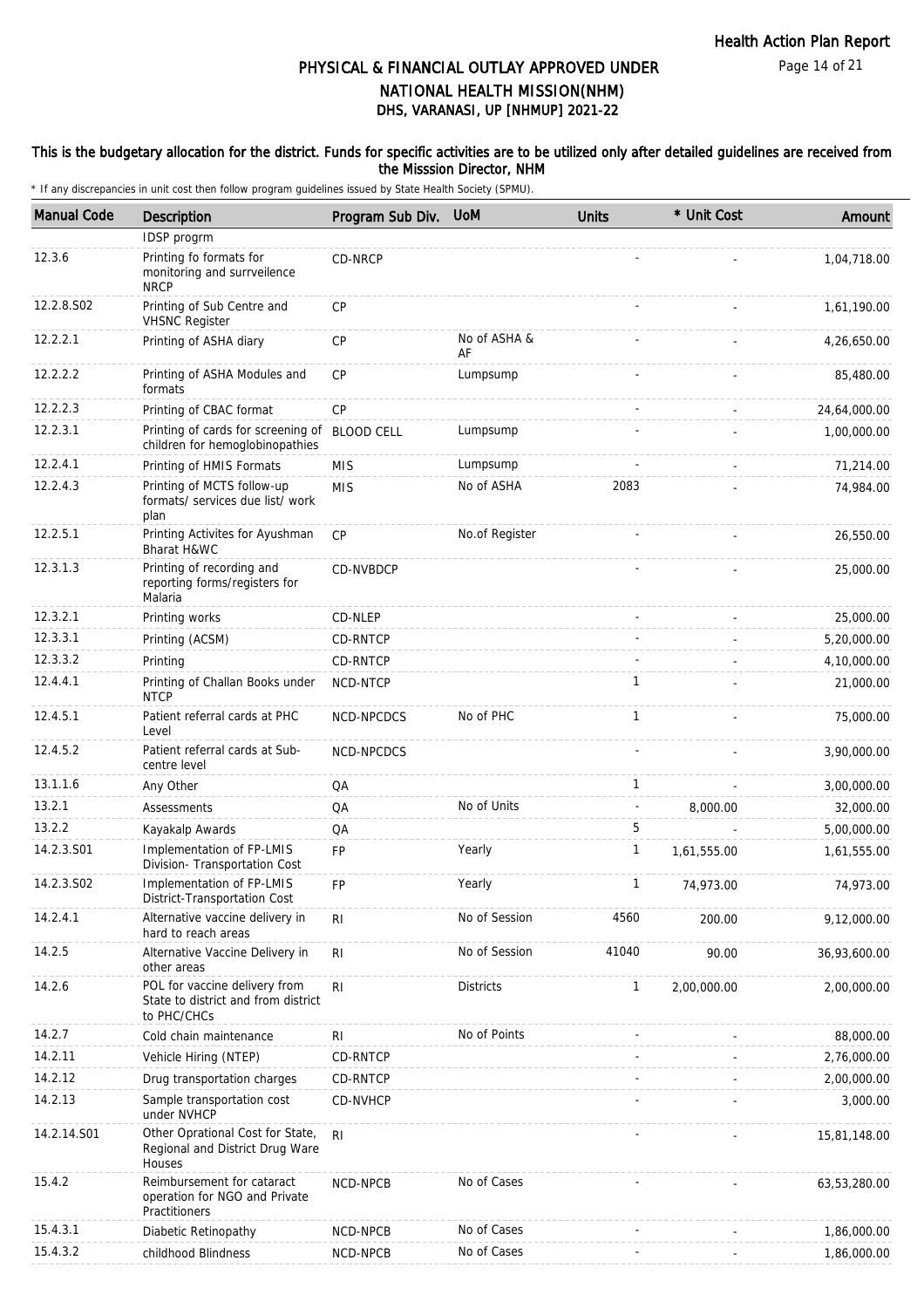#### This is the budgetary allocation for the district. Funds for specific activities are to be utilized only after detailed guidelines are received from the Misssion Director, NHM

| <b>Manual Code</b> | <b>Description</b>                                                                                                  | Program Sub Div. | <b>UoM</b>                                   | <b>Units</b>   | * Unit Cost | Amount       |
|--------------------|---------------------------------------------------------------------------------------------------------------------|------------------|----------------------------------------------|----------------|-------------|--------------|
| 15.4.3.3           | Glaucoma                                                                                                            | NCD-NPCB         | No of Cases                                  | $\overline{a}$ |             | 1,86,000.00  |
| 15.4.3.4           | Keratoplastiy                                                                                                       | NCD-NPCB         | No of Cases                                  |                |             | 1,50,000.00  |
| 15.4.3.5           | Vitreoretinal Surgery                                                                                               | NCD-NPCB         | No of Cases                                  |                |             | 2,00,000.00  |
| 15.3.3.3           | Private Provider Incentive                                                                                          | CD-RNTCP         |                                              |                |             | 29,32,800.00 |
| 15.3.1.2           | Inter-sectoral convergence                                                                                          | CD-NVBDCP        |                                              |                |             | 7,000.00     |
| 16.1.1.1.1         | State                                                                                                               | <b>PM</b>        |                                              | 27             |             | 8,100.00     |
| 16.1.1.4           | Prepare detailed operational plan RBSK<br>for RBSK across districts<br>(including cost of plan)                     |                  | No of Block                                  | 8              | 500.00      | 4,000.00     |
| 16.1.1.6           | To develop micro plan at sub-<br>centre level                                                                       | R <sub>l</sub>   | No of Sub<br>Centre                          | 306            | 100.00      | 30,600.00    |
| 16.1.1.7           | For consolidation of micro plans<br>at block level                                                                  | <b>RI</b>        | No of Block                                  | 34             | 1,000.00    | 34,000.00    |
| 16.1.1.9           | Others (Laptop and mobility<br>support for Dist. MI&E Officer)                                                      | <b>MIS</b>       |                                              |                |             | 56,400.00    |
| 16.1.2.1.6         | Review meetings/ workshops<br>under RKSK                                                                            | <b>RKSK</b>      |                                              | 2              |             | 10,000.00    |
| 16.1.2.1.7         | RBSK Convergence/Monitoring<br>meetings                                                                             | <b>RBSK</b>      | No of<br>Meetings                            | 3              | 500.00      | 12,000.00    |
| 16.1.2.1.12        | <b>NPPCF Coordination Meeting</b><br>(Newly Selected Districts and<br>On-going Districts)                           | <b>NCD-NPPCF</b> | <b>Districts</b>                             |                |             | 40,000.00    |
| 16.1.2.1.14        | Quarterly review meetings<br>exclusive for RI at district level<br>with Block MOs, CDPO, and<br>other stake holders | R <sub>l</sub>   | No. of<br>Participants                       | 640            |             | 64,000.00    |
| 16.1.2.1.15        | Quarterly review meetings<br>exclusive for RI at block level                                                        | R <sub>l</sub>   | Lumpsump                                     |                |             | 80,000.00    |
| 16.1.2.1.16        | <b>IDSP Meetings</b>                                                                                                | CD-IDSP          |                                              |                |             | 16,000.00    |
| 16.1.2.1.21        | Medical Colleges (Any meetings)                                                                                     | CD-RNTCP         |                                              |                |             | 20,000.00    |
| 16.1.2.1.22        | Monthly meeting with the<br>hospital staff                                                                          | NCD-NTCP         |                                              | 1              |             | 48,000.00    |
| 16.1.2.1.24        | Sensitization workshop/ Meeting<br>of the State Program Officers<br>and District level Health Officers              | NCD-NPCCHH       |                                              | $\mathbf{1}$   |             | 25,000.00    |
| 16.1.2.1.28.S01    | District Level MDR Review<br>Meeting                                                                                | MH               | No of District<br>level MDR<br>meetings      | 6              |             | 18,000.00    |
| 16.1.2.1.28.S02    | Divisional Level MDR Review<br>Meeting                                                                              | MH               | No of<br>Divisional<br>Level MDR<br>Meetings | 4              |             | 40,000.00    |
| 16.1.2.2.3         | State/ District Quality Assurance<br>Unit (Monitoring & Supervision)                                                | QA               |                                              |                |             | 7,80,000.00  |
| 16.1.2.2.8         | Monitoring & Supervision<br>(Lymphatic Filariasis)                                                                  | CD-NVBDCP        |                                              |                |             | 60,000.00    |
| 16.1.2.2.9         | Monitoring & Evaluation (Kala<br>Azar)                                                                              | CD-NVBDCP        |                                              |                |             | 10,000.00    |
| 16.1.2.2.12        | District NCD Cell                                                                                                   | NCD-NPCDCS       |                                              | 1              |             | 2,00,000.00  |
| 16.1.2.2.13        | Supervision and Monitoring                                                                                          | CD-RNTCP         |                                              |                |             | 10,00,000.00 |
| 16.1.2.2.16        | Monitoring and Surveillance<br>(review meetings, Travel) under<br><b>NRCP</b>                                       | CD-NRCP          |                                              |                |             | 50,000.00    |
| 16.1.3.1.1         | Mobility Support for SPMU/State                                                                                     | МE               |                                              |                |             | 1,14,000.00  |
| 16.1.3.1.4         | Mobility Costs for ASHA<br>Resource Centre/ASHA<br>Mentoring Group (Kindly Specify)                                 | CP               |                                              |                |             | 6,96,000.00  |
| 16.1.3.1.9         | Mobility support for Rapid<br>Response Team                                                                         | CD-NVBDCP        |                                              |                |             | 2,16,750.00  |
| 16.1.3.1.13        |                                                                                                                     |                  |                                              |                |             |              |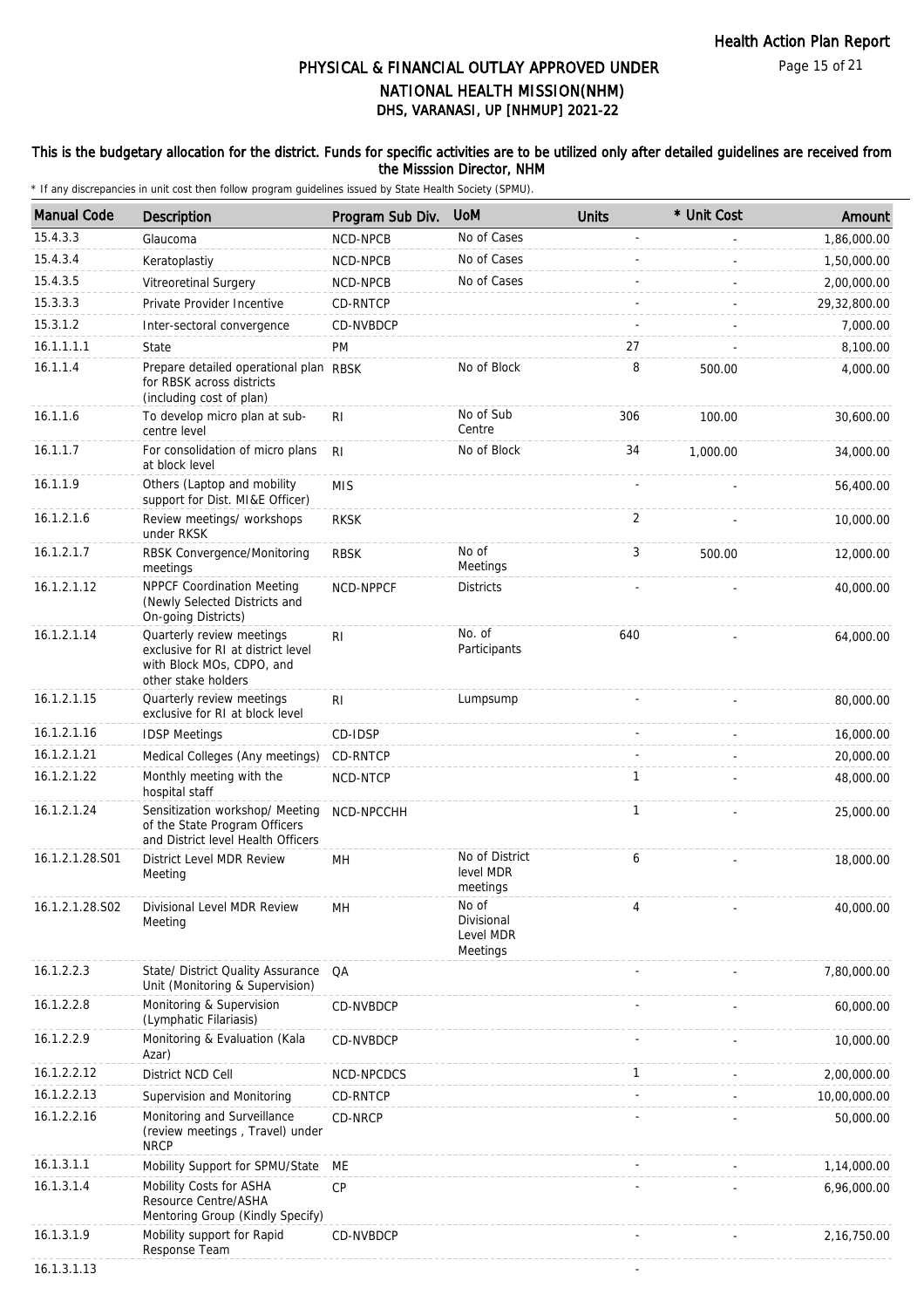Page 16 of 21

# DHS, VARANASI, UP [NHMUP] 2021-22 PHYSICAL & FINANCIAL OUTLAY APPROVED UNDER NATIONAL HEALTH MISSION(NHM)

#### This is the budgetary allocation for the district. Funds for specific activities are to be utilized only after detailed guidelines are received from the Misssion Director, NHM

| <b>Manual Code</b> | Description                                                                                                                                           | Program Sub Div. UoM |                                                                 | <b>Units</b> | * Unit Cost | Amount       |
|--------------------|-------------------------------------------------------------------------------------------------------------------------------------------------------|----------------------|-----------------------------------------------------------------|--------------|-------------|--------------|
|                    | Vehicle Operation (POL) (NTEP)                                                                                                                        | CD-RNTCP             |                                                                 |              |             | 13,65,000.00 |
| 16.1.3.1.14        | Vehicle hiring (NTEP)                                                                                                                                 | CD-RNTCP             |                                                                 |              |             | 10,44,000.00 |
| 16.1.3.1.18.2      | Hiring of Operational Vehicle<br>under NTCP                                                                                                           | NCD-NTCP             |                                                                 | $\mathbf{1}$ |             | 4,80,000.00  |
| 16.1.3.2.1         | Zonal Entomological units                                                                                                                             | CD-NVBDCP            |                                                                 |              |             | 5,00,000.00  |
| 16.1.3.3.1         | PM activities for World<br>Population Day' celebration<br>(Only mobility cost): funds<br>earmarked for district level<br>activities                   | <b>FP</b>            | No of Events                                                    | $\mathbf{1}$ | 20,000.00   | 20,000.00    |
| 16.1.3.3.2         | PM activities for Vasectomy<br>Fortnight celebration (Only<br>mobility cost): funds earmarked<br>for district level activities                        | <b>FP</b>            | No of Events                                                    | $\mathbf{1}$ | 5,000.00    | 5,000.00     |
| 16.1.3.3.3.S01     | Mobility Support for District -<br>M&E                                                                                                                | ME                   | 02 Taxis hired<br>at Dist. for SS<br>@33000/Vehic<br>le         | 36           | 33,000.00   | 11,88,000.00 |
| 16.1.3.3.3.S02     | Mobilty Support for Mentoring<br>Visit by SRC                                                                                                         | CH                   | No.of Visits                                                    | 1            |             | 1,35,000.00  |
| 16.1.3.3.3.S03     | Mobilty Support for CHO TA/DA                                                                                                                         | CP                   | No. of CHO                                                      |              | 500.00      | 9,21,000.00  |
| 16.1.3.3.5         | Mobility Costs for ASHA<br>Resource Centre/ASHA<br>Mentoring Group (Kindly Specify)                                                                   | <b>CP</b>            |                                                                 |              |             | 10,000.00    |
| 16.1.3.3.7         | Mobility Support for supervision<br>for district level officers.                                                                                      | R <sub>l</sub>       | No of Distrcts                                                  |              |             | 3,00,000.00  |
| 16.1.3.3.8         | MOBILITY: Travel Cost, POL,<br>etc. during outbreak<br>investigations and field visits for<br>monitoring programme activities<br>at DSU on need basis | CD-IDSP              |                                                                 |              |             | 7,20,000.00  |
| 16.1.3.3.9         | Monitoring, Evaluation &<br>Supervision & Epidemic<br>Preparedness (Only Mobility<br>Expenses)                                                        |                      |                                                                 |              |             | 1,98,000.00  |
| 16.1.3.3.10        | Travel expenses - Contractual<br>Staff at District level                                                                                              | CD-NLEP              |                                                                 |              |             | 25,000.00    |
| 16.1.3.3.11        | Mobility Support: District Cell                                                                                                                       | CD-NLEP              |                                                                 |              |             | 1,50,000.00  |
| 16.1.3.3.12        | Medical Colleges (All service<br>delivery to be budgeted under<br>B.30)                                                                               | CD-RNTCP             |                                                                 |              |             | 24,000.00    |
| 16.1.3.3.13        | Miscellaneous/ Travel                                                                                                                                 | NCD-NMHP             |                                                                 | 1            |             | 5,00,000.00  |
| 16.1.3.3.14        | Enforcement Squads                                                                                                                                    | NCD-NTCP             |                                                                 | $\mathbf{1}$ |             | 10,000.00    |
| 16.1.3.3.16        | District NCD Cell (TA, DA, POL)                                                                                                                       | NCD-NPCDCS           |                                                                 | $\mathbf{1}$ |             | 2,00,000.00  |
| 16.1.3.3.17.S04    | Mobility Support for District<br>Maternal Health Consultant                                                                                           | MН                   | No fo<br>Mentoring &<br>Support visit                           | 12           |             | 1,20,000.00  |
| 16.1.3.4.1         | PM activities for World<br>Population Day' celebration<br>(Only mobility cost): funds<br>earmarked for block level<br>activities                      | FP                   | No of Events                                                    | 8            | 1,000.00    | 8,000.00     |
| 16.1.3.4.2         | PM activities for Vasectomy<br>Fortnight celebration (Only<br>mobility cost): funds earmarked<br>for block level activities                           | FP                   | No of Events                                                    | 8            | 1,000.00    | 8,000.00     |
| 16.1.3.4.3.S01     | Mobility for Supportive<br>Supervision At Block Level-M&E                                                                                             | МE                   | 01 Taxi hired<br>at Block level<br>for SS<br>@33000/Vehic<br>le |              | 33,000.00   | 31,68,000.00 |
| 16.1.3.4.3.S02     | Mobility Support &                                                                                                                                    | <b>CP</b>            | No. of BCPM                                                     |              | 5,100.00    | 4,89,600.00  |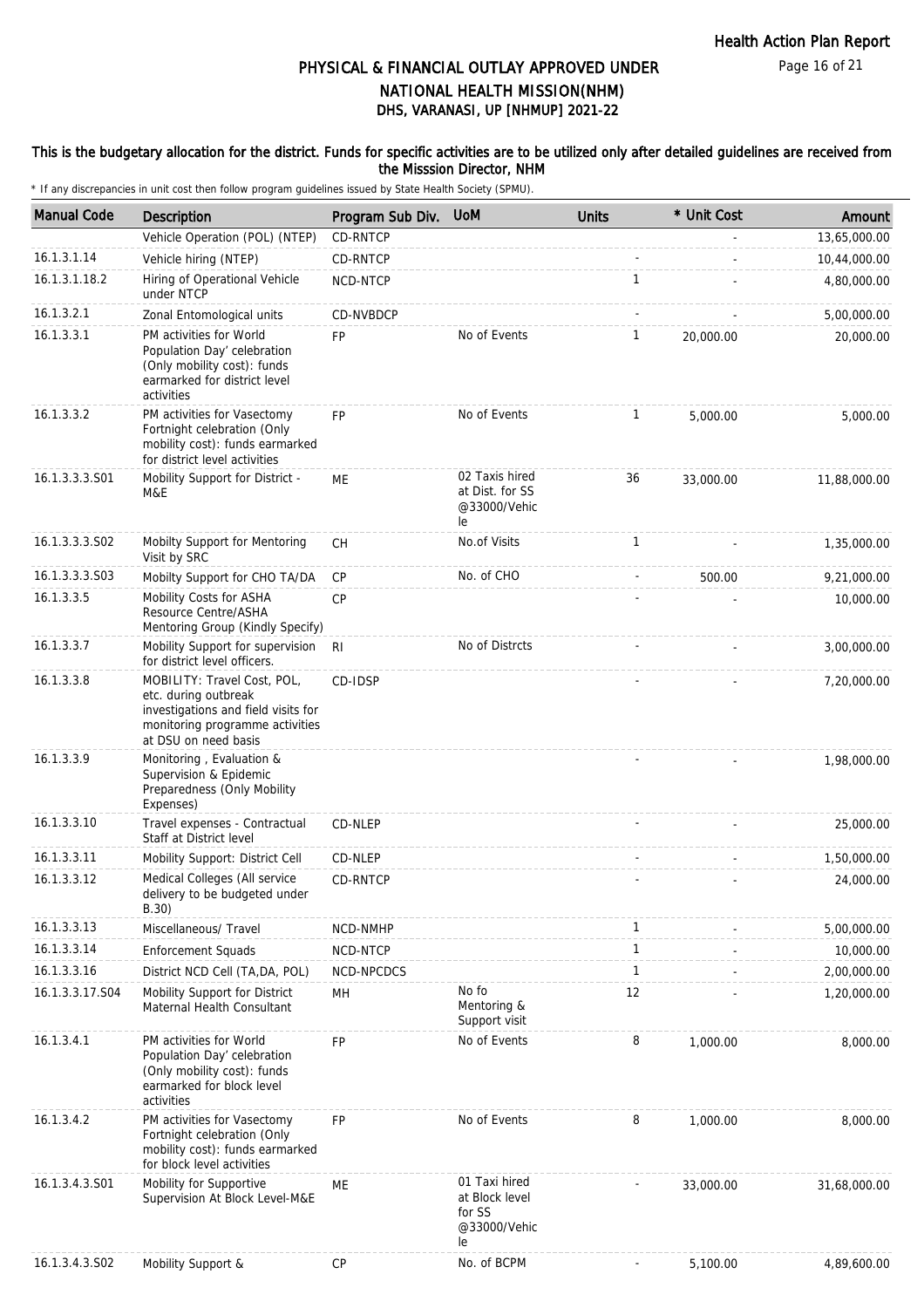Page 17 of 21

## DHS, VARANASI, UP [NHMUP] 2021-22 PHYSICAL & FINANCIAL OUTLAY APPROVED UNDER NATIONAL HEALTH MISSION(NHM)

#### This is the budgetary allocation for the district. Funds for specific activities are to be utilized only after detailed guidelines are received from the Misssion Director, NHM

| <b>Manual Code</b> | Description                                                                                              | Program Sub Div. | <b>UoM</b>                           | <b>Units</b>   | * Unit Cost | Amount        |
|--------------------|----------------------------------------------------------------------------------------------------------|------------------|--------------------------------------|----------------|-------------|---------------|
|                    | Commnication cost for BCPM                                                                               |                  |                                      |                |             |               |
| 16.1.3.4.5.S01     | Communication Cost for HWC<br>Staff                                                                      | CP               |                                      |                |             | 7,67,500.00   |
| 16.1.4.1.1         | JSY Administrative Expenses                                                                              | MH               | As per<br><b>Deliveries</b><br>Load  |                |             | 25,23,760.00  |
| 16.1.4.1.5         | Office expenses on telephone,<br>fax, Broadband Expenses &<br><b>Other Miscellaneous</b><br>Expenditures | CD-IDSP          |                                      |                |             | 1,92,000.00   |
| 16.1.4.1.10        | Office Operation (Miscellaneous)                                                                         | CD-RNTCP         |                                      |                |             | 11,95,000.00  |
| 16.1.4.1.11        | Tobacco Cessation Centre (TCC): NCD-NTCP<br>Office Expenses                                              |                  |                                      | 1              |             | 1,00,000.00   |
| 16.1.4.2.1         | District Quality Assurance Unit<br>(Operational cost)                                                    | QA               |                                      |                |             | 10,44,000.00  |
| 16.1.4.2.4         | Office operation & Maintenance - CD-NLEP<br><b>District Cell</b>                                         |                  |                                      |                |             | 35,000.00     |
| 16.1.4.2.5         | District Cell - Consumables                                                                              | CD-NLEP          |                                      |                |             | 30,000.00     |
| 16.1.4.2.6         | Operational expenses of the<br>district centre: rent, telephone<br>expenses, website etc.                | NCD-NMHP         |                                      | $\mathbf{1}$   |             | 10,000.00     |
| 16.1.4.2.8         | District Tobacco Control Cell<br>(DTCC): Misc./Office Expenses                                           | NCD-NTCP         |                                      | $\mathbf{1}$   |             | 5,00,000.00   |
| 16.1.4.2.9         | District NCD Cell (Contingency)                                                                          | NCD-NPCDCS       |                                      | $\mathbf{1}$   |             | 1,00,000.00   |
| 16.1.4.3.1         | SNCU Data management<br>(excluding HR)                                                                   | <b>CH</b>        | No of Units                          | $\overline{2}$ | 1,00,000.00 | 1,20,000.00   |
| 16.1.5.2.1         | Minor repairs and AMC of<br>IT/office equipment supplied<br>under IDSP                                   | CD-IDSP          |                                      |                |             | 10,000.00     |
| 16.1.5.2.4         | Vehicle Operation (Maintenance)                                                                          | CD-RNTCP         |                                      |                |             | 99,000.00     |
| 16.1.5.3.1         | PM activities under Micronutrient RI<br>Supplementation Programme                                        |                  | Lumpsump                             |                |             | 5,52,000.00   |
| 16.1.5.3.3         | Concurrent Audit system                                                                                  | <b>FD</b>        |                                      |                |             | 1,02,000.00   |
| 16.1.5.3.7         | Epidemic preparedness (Dengue<br>& Chikungunya)                                                          | CD-NVBDCP        |                                      |                |             | 55,000.00     |
| 16.1.5.3.16.S05    | DPMU Operational Cost                                                                                    | HR               |                                      | 1              |             | 13,76,220.00  |
| 16.1.5.3.16.S06    | <b>BPMU Oprational Cost</b>                                                                              | HR               |                                      | 8              |             | 16,66,944.00  |
| 16.1.5.3.16.S09    | Oprational Cost for RBSK                                                                                 | <b>RBSK</b>      | No of DEIC<br>Manager                | 1              | 10,000.00   | 10,000.00     |
| 16.1.5.3.16.S10    | Operational cost of RBSK-MHT                                                                             | <b>RBSK</b>      | No of Team                           | 16             | 14,000.00   | 2,24,000.00   |
| 16.1.5.3.16.S15    | Office & Administrative Expence<br>for State & District Rabies<br>Program                                | CD-NRCP          |                                      |                |             | 12,000.00     |
| 16.1.5.3.16.S18    | Office operational cost & other<br>office expences unedr NPCB                                            | NCD-NPCB         |                                      |                |             | 1,00,000.00   |
| 16.1.5.3.16.S22.   | Annual Maint. & operation of<br>WIC/WIF at state and division<br>level under RI                          | RI               | No of Points                         | 4              | 40,000.00   | 1,60,000.00   |
| 16.1.5.3.16.S22.   | Electrictity Bill of WIC/WIF at<br>state and division level under RI                                     | RI.              | No of Points                         | 4              | 1,00,000.00 | 4,00,000.00   |
| 16.1.5.3.16.S22.   | Pol & Opex of DG set of Vaccine<br>Storage at state and division<br>level under RI                       | -RI              | No of Points                         |                | 2,00,000.00 | 2,00,000.00   |
| 16.1.5.3.16.S22.   | Pol & Opex of DG set of Vaccine<br>Storage at District level & other<br>Cold Chain Point under RI        | -RI              | <b>Districts</b>                     |                | 1,20,000.00 | 1,20,000.00   |
| 16.1.5.3.16.S25    | Operational Cost for District<br>Maternal Health Consultant                                              | MН               | No of monthly<br>operational<br>cost |                |             | 1,20,000.00   |
| 16.2.1.S01         | Divisional Data Assistant                                                                                | FP               | No of                                | 1              | 25,358.00   | 3, 19, 511.00 |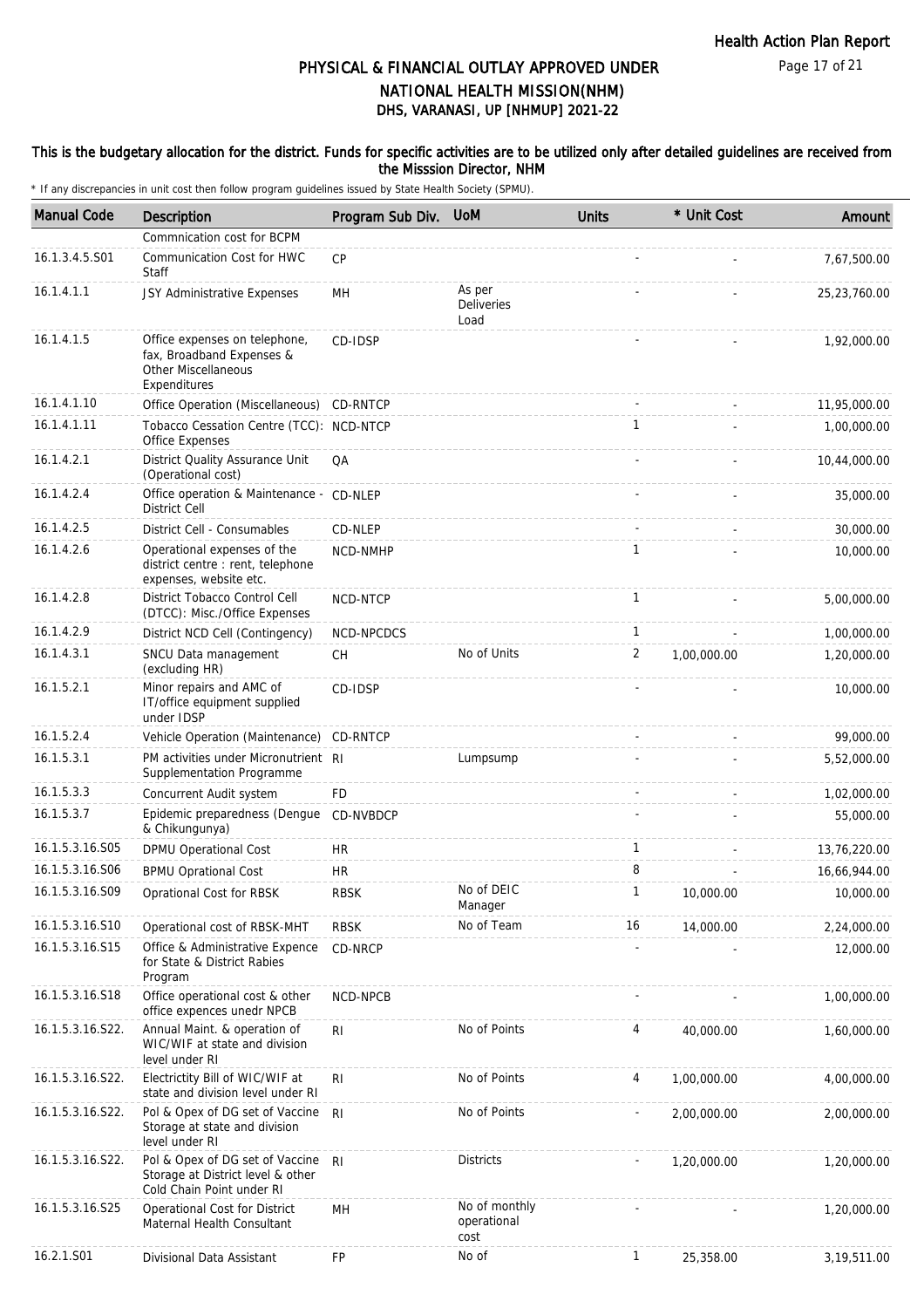#### This is the budgetary allocation for the district. Funds for specific activities are to be utilized only after detailed guidelines are received from the Misssion Director, NHM

| <b>Manual Code</b> | <b>Description</b>                                                               | Program Sub Div. | <b>UoM</b>                      | Units        | * Unit Cost | Amount       |
|--------------------|----------------------------------------------------------------------------------|------------------|---------------------------------|--------------|-------------|--------------|
|                    |                                                                                  |                  | HR/MONTH                        |              |             |              |
| 16.2.1.S02         | Data Entry Operator                                                              | <b>FP</b>        | No of<br>HR/MONTH               | $\mathbf{1}$ | 14,071.00   | 2,55,259.00  |
| 16.2.1.S11         | Contigency District PCPNDT Cell FP                                               |                  | No of<br>District/Month         | $\mathbf{1}$ | 5,000.00    | 5,000.00     |
| 16.2.1.S12         | Contigency Division PCPNDT Cell FP                                               |                  | No of<br>Div/Month              | 1            | 10,000.00   | 10,000.00    |
| 16.2.2.S02         | Division Level Mobility Support<br>for PNDT Team                                 | <b>FP</b>        | No of Division                  | $\mathbf{1}$ | 10,000.00   | 10,000.00    |
| 16.2.2.S03         | District Level Mobility Support<br>for PNDT Team                                 | <b>FP</b>        | No of Distrcts                  | $\mathbf{1}$ | 50,000.00   | 50,000.00    |
| 16.2.3.S04         | Capacity Building of PNDT<br>Regional Level                                      | FP               | No of<br>Orientation<br>meeting | $\mathbf{1}$ | 1,00,000.00 | 1,00,000.00  |
| 16.3.2.S01         | Mobility Support for HMIS &<br>MCTS Block Level                                  | <b>MIS</b>       |                                 | 8            |             | 28,800.00    |
| 16.3.2.S02         | Mobility Support for HMIS &<br><b>MCTS Division Level</b>                        | <b>MIS</b>       |                                 |              |             | 1,76,400.00  |
| 16.3.3.S01         | Operational cost for HMIS &<br>MCTS-AMC                                          | <b>MIS</b>       |                                 |              |             | 96,800.00    |
| 16.3.3.S02         | Operational cost for HMIS &<br><b>MCTS-Internet</b>                              | <b>MIS</b>       |                                 |              |             | 1,86,000.00  |
| 16.3.3.S03         | Operational cost for HMIS &<br>MCTS-Office Expenditure                           | <b>MIS</b>       |                                 |              |             | 2,34,000.00  |
| 16.3.3.S04         | Operational cost for HMIS &<br>MCTS-Recurring Charges for<br><b>ANMOL Tablet</b> | <b>MIS</b>       |                                 | 478          |             | 17,20,600.00 |
| 16.4.1.3.5.S05     | Regional Coordinator CP                                                          | CP               |                                 |              |             | 6,15,054.00  |
| 16.4.2.1.1.S01     | District Programme Manager                                                       | <b>HR</b>        |                                 | $\mathbf{1}$ |             | 6,61,632.00  |
| 16.4.2.1.1.S02     | <b>District Community Process</b><br>Manager                                     | <b>HR</b>        |                                 | $\mathbf{1}$ |             | 5,38,488.00  |
| 16.4.2.1.1.S04     | <b>District Accounts Manager</b>                                                 | <b>HR</b>        |                                 | $\mathbf{1}$ |             | 2,39,850.00  |
| 16.4.2.1.1.S05     | District Data Cum Account<br>Assistant                                           | <b>HR</b>        |                                 | $\mathbf{1}$ |             | 3,67,548.00  |
| 16.4.2.1.1.S06     | DEIC manager                                                                     | <b>RBSK</b>      |                                 | $\mathbf{1}$ |             | 5,02,080.00  |
| 16.4.2.1.1.S09     | Support Staff                                                                    | <b>HR</b>        |                                 | $\mathbf{1}$ |             | 2,00,775.00  |
| 16.4.2.1.1.S11     | District M I & E Officer                                                         | <b>MIS</b>       |                                 |              |             | 1,80,000.00  |
| 16.4.2.1.2.S02     | District Consultant(MH)                                                          | MH               | No of District<br>Consultant MH | 1            |             | 5,29,200.00  |
| 16.4.2.1.2.S03     | Division Consultant Quality<br>Assurance                                         | QA               |                                 | 1            |             | 7,90,800.00  |
| 16.4.2.1.2.S04     | District Hospital Quality Manager QA                                             |                  |                                 | 4            |             | 18,99,500.00 |
| 16.4.2.1.2.S05     | <b>District Consultant Quality</b><br>Assurance                                  | QA               |                                 | $\mathbf{1}$ |             | 4,80,000.00  |
| 16.4.2.1.2.S06     | Division Consultant Public Health QA                                             |                  |                                 | $\mathbf{1}$ |             | 7,90,800.00  |
| 16.4.2.1.5.S01     | M & E Officer                                                                    | <b>MIS</b>       |                                 |              |             | 6,25,118.00  |
| 16.4.2.1.5.S02     | M & E Assistant                                                                  | <b>MIS</b>       |                                 |              |             | 1,05,000.00  |
| 16.4.2.1.8.S01     | Programme cum Admin. Asst.                                                       | QA               |                                 | 2            |             | 4,38,915.00  |
| 16.4.2.2.2.S01     | District Epidemiologist-CD-IDSP                                                  | CD-IDSP          |                                 |              |             | 9,18,918.00  |
| 16.4.2.2.2.S03     | Consultant RTPMU                                                                 | CD-RNTCP         |                                 |              |             | 3,60,000.00  |
| 16.4.2.2.4.S01     | Sr PMDT-TB HIV Coodinators                                                       | CD-RNTCP         |                                 |              |             | 5,03,569.00  |
| 16.4.2.2.4.S02     | PPM Coordinator-RNTCP                                                            | CD-RNTCP         |                                 |              |             | 5,02,350.00  |
| 16.4.2.2.4.S03     | District Programme Coordinator-<br><b>RNTCP</b>                                  | CD-RNTCP         |                                 |              |             | 5,59,000.00  |
| 16.4.2.2.5.S01     | District Data Manager-CD-IDSP                                                    | CD-IDSP          |                                 |              |             | 3,91,822.00  |
| 16.4.2.2.5.S02     | Statistical Asst. DRTB Centre                                                    | CD-RNTCP         |                                 |              |             | 8,84,000.00  |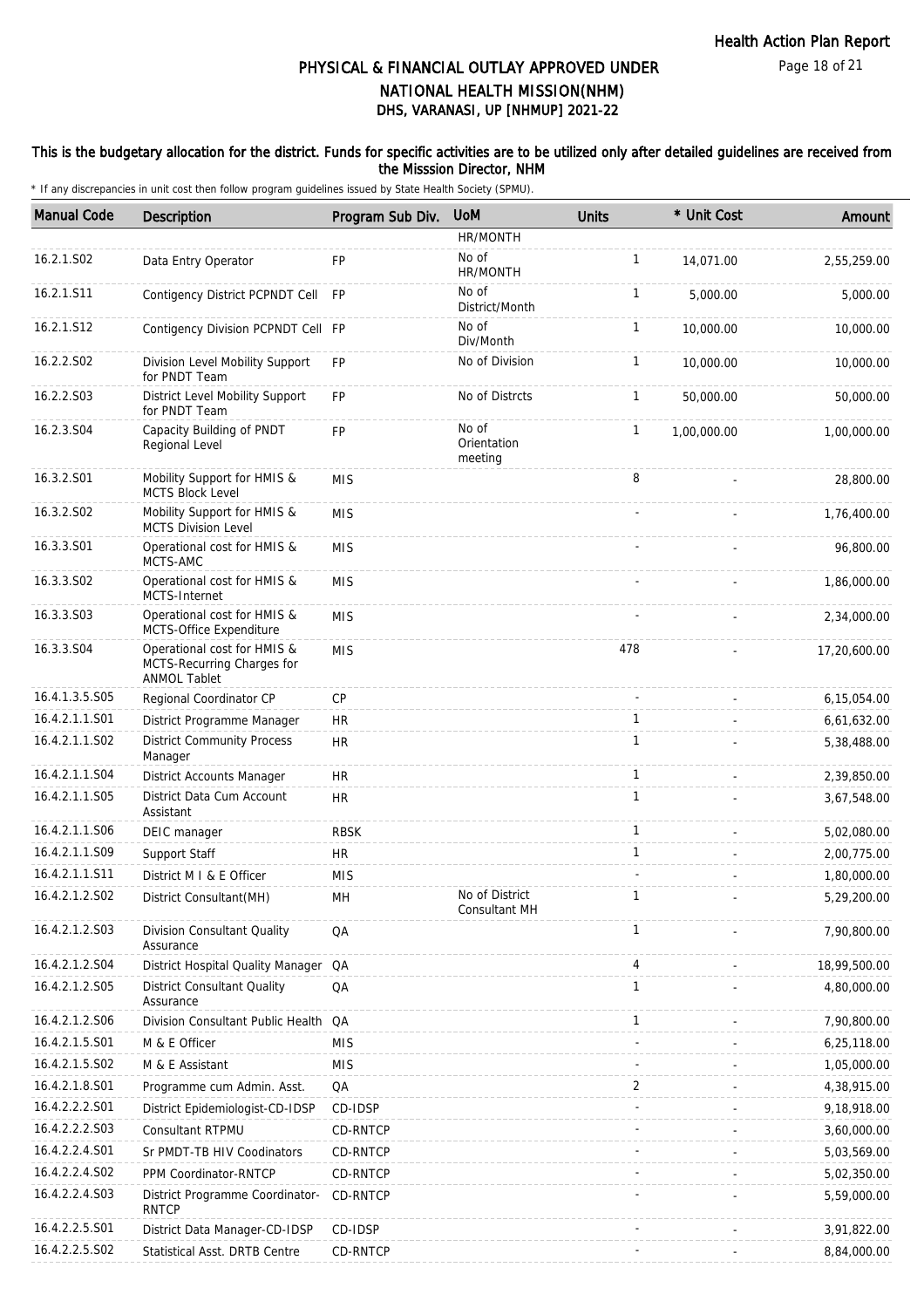Page 19 of 21

# DHS, VARANASI, UP [NHMUP] 2021-22 PHYSICAL & FINANCIAL OUTLAY APPROVED UNDER NATIONAL HEALTH MISSION(NHM)

#### This is the budgetary allocation for the district. Funds for specific activities are to be utilized only after detailed guidelines are received from the Misssion Director, NHM

| <b>Manual Code</b> | Description                                                                           | Program Sub Div. | <b>UoM</b>          | <b>Units</b> | * Unit Cost | Amount         |
|--------------------|---------------------------------------------------------------------------------------|------------------|---------------------|--------------|-------------|----------------|
| 16.4.2.2.6.S01     | Senior Treatment<br>Supervisor (STS)                                                  | <b>CD-RNTCP</b>  |                     |              |             | 77,20,470.00   |
| 16.4.2.2.6.S03     | Senior TB Lab Supervisor (STLS)                                                       | CD-RNTCP         |                     |              |             | 37,12,070.00   |
| 16.4.2.2.7.S01     | Accountant- Full time                                                                 | <b>CD-RNTCP</b>  |                     |              |             | 3,85,000.00    |
| 16.4.2.3.2.S03     | <b>District Consultant-NPPCF</b>                                                      | NCD-NPPCF        |                     |              |             | 5,29,000.00    |
| 16.4.3.1.1.S01     | <b>Block Programme Manager</b>                                                        | <b>HR</b>        |                     | 8            |             | 32,34,624.00   |
| 16.4.3.1.1.S02     | <b>Block Account Manager</b>                                                          | <b>HR</b>        |                     | 8            |             | 26,73,408.00   |
| 16.4.3.1.1.S03     | <b>Block Community Process</b><br>Manager                                             | CP               |                     |              |             | 22,40,339.00   |
| 16.4.3.1.9.S03     | Data Entry Operator-HR                                                                | HR               |                     | 4            |             | 11,14,080.00   |
| 16.4.3.1.9.S04     | Data Entry Operator-MCTS OPR<br>820 MIS                                               | <b>MIS</b>       |                     | 8            |             | 21,09,312.00   |
| 16.4.3.1.9.S05     | Data Entry Operator-MIS<br>Outsource                                                  | <b>MIS</b>       |                     | 75728        |             | 3,78,640.00    |
| 16.4.3.1.9.S07     | Data Entry Operator-RI                                                                | RI               |                     |              |             | 2,37,510.00    |
| 16.4.3.1.9.S08     | Data Entry Operator-RNTCP                                                             | CD-RNTCP         |                     |              |             | 11,50,000.00   |
| 16.4.3.1.9.S11     | Data Entry Operator- CD-IDSP                                                          | CD-IDSP          |                     |              |             | 5, 17, 522.00  |
| 16.4.3.1.9.S13     | Data Entry Operator- NBCP-<br><b>District</b>                                         | NCD-NPCB         |                     |              |             | 1,67,080.00    |
| 17.2.1             | Telemedicine/ teleconsultation<br>facility under Ayushman Bharat<br>H&WC              | <b>CP</b>        |                     |              |             | 32,22,000.00   |
| 17.6               | Implementation of Hospital<br>Management System                                       | <b>MIS</b>       |                     |              |             | 35,40,000.00   |
| 17.8.S05           | Internet Cost to ASHA & AF at<br><b>HWC</b>                                           | CP               | No of ASHA &<br>AF  |              | 200.00      | 41,97,600.00   |
| 18.1.4             | Counseling training for Service<br>Provider                                           | FP               | No of Batch         | $\mathbf{1}$ | 15,400.00   | 15,400.00      |
| 18.2.3             | Strengthening of Eco Platform                                                         | CP               |                     |              |             | 5,55,000.00    |
| U.1.1.1.2          | Support for implementation of<br><b>NVBDCP</b>                                        | CD-NVBDCP        |                     |              |             | 21,79,500.00   |
| U.1.3.1            | Operational Expenses of UPHCs<br>(excluding rent)                                     | <b>NUHM</b>      | No of UPHC          | 29           | 8,000.00    | 26,64,000.00   |
| U.1.3.3            | Operational Expenses of Health<br>Kiosks                                              | <b>NUHM</b>      | No of Kiosk         | 8            | 5,000.00    | 4,80,000.00    |
| U.2.1.2.S01        | Vehicle for RBSK Urban                                                                | <b>RBSK</b>      | No of Vehicle       | 4            | 33,000.00   | 7,92,000.00    |
| U.2.2.1            | Mobility support for ANM/LHV                                                          | <b>NUHM</b>      | No of ANM           | 130          | 500.00      | 7,80,000.00    |
| U.2.3.1            | <b>UHNDs</b>                                                                          | <b>NUHM</b>      | No of ANM           | 130          | 1,000.00    | 15,60,000.00   |
| U.2.3.2            | Special outreach camps in<br>slums/ vulnerable areas                                  | <b>NUHM</b>      | No of UPHC          | 24           | 6,500.00    | 9,36,000.00    |
| U.3.1.1.1          | Incentives for routine activities                                                     | <b>NUHM</b>      | No of ASHA          | 675          | 2,000.00    | 1,62,00,000.00 |
| U.3.1.1.2          | ASHA incentives for Ayushman<br><b>Bharat Health &amp; Wellness</b><br>Centres (H&WC) | <b>NUHM</b>      | No of ASHA          | 285          | 1,000.00    | 34,20,000.00   |
| U.3.1.1.3.S01      | Incentive for Health Promotion<br>Day for ASHAs                                       | <b>NUHM</b>      | No of ASHA          | 675          | 200.00      | 16,20,000.00   |
| U.3.1.1.3.S02      | Incentive for PMMVY for ASHAs                                                         | <b>NUHM</b>      | No of<br>Benificary | 9450         | 100.00      | 9,45,000.00    |
| U.3.1.1.3.S03      | Incentive for Dengue and<br>chikenguiniya for ASHAs                                   | CD-NVBDCP        |                     |              |             | 6,75,000.00    |
| U.3.1.2.1          | Module Training (Induction, VI & NUHM<br>VII)                                         |                  |                     | 65           |             | 22,77,800.00   |
| U.3.1.3.1          | Supportive provisions (uniform/<br>awards etc)                                        | <b>NUHM</b>      |                     | 675          |             | 4,37,000.00    |
| U.3.2.1.1          | Training of MAS                                                                       | <b>NUHM</b>      | No of Batch         | 26           | 43,300.00   | 11,25,800.00   |
| U.4.1.1.2          | Untied grants to UPHCs Rented<br>Building                                             | <b>NUHM</b>      | No of UPHC          | 29           | 1,00,000.00 | 29,00,000.00   |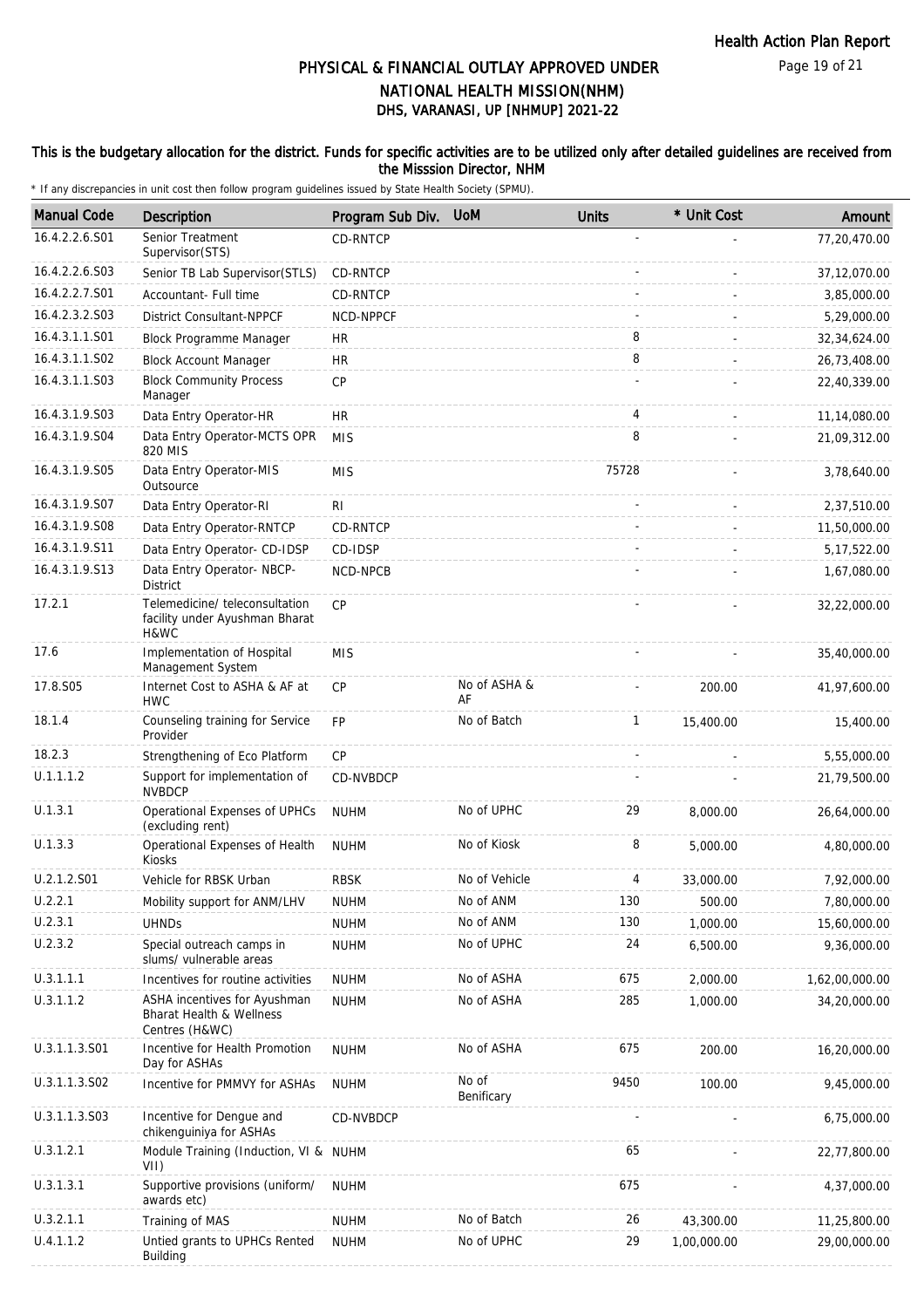Page 20 of 21

# DHS, VARANASI, UP [NHMUP] 2021-22 PHYSICAL & FINANCIAL OUTLAY APPROVED UNDER NATIONAL HEALTH MISSION(NHM)

#### This is the budgetary allocation for the district. Funds for specific activities are to be utilized only after detailed guidelines are received from the Misssion Director, NHM

| <b>Manual Code</b> | <b>Description</b>                                                                                              | Program Sub Div. | <b>UoM</b>                                             | <b>Units</b>   | * Unit Cost | Amount         |
|--------------------|-----------------------------------------------------------------------------------------------------------------|------------------|--------------------------------------------------------|----------------|-------------|----------------|
| U.4.1.2            | Untied grants to UCHCs                                                                                          | <b>NUHM</b>      | No of UCHCs                                            | 5              | 5,00,000.00 | 25,00,000.00   |
| U.4.1.4            | Untied grants to MAS                                                                                            | <b>NUHM</b>      | No of MASs                                             | 675            | 5,000.00    | 33,75,000.00   |
| U.5.1.2            | UCHC-Upgradation of existing<br>facilities                                                                      | <b>NUHM</b>      |                                                        | 6              |             | 50,00,000.00   |
| U.5.1.4.           | Rent for UPHC                                                                                                   | <b>NUHM</b>      | No of UPHC                                             | 29             | 17,325.00   | 57,68,700.00   |
| U.6.1.1            | Equipment for AB-HWCs                                                                                           | <b>NUHM</b>      | No of New<br><b>UPHC</b>                               | 5              | 3,00,000.00 | 15,00,000.00   |
| U.6.2.1.1          | Procurement of drugs for AB-<br>H&WCs                                                                           | <b>NUHM</b>      | No of HWC                                              | 24             | 1,30,000.00 | 31,20,000.00   |
| U.6.2.1.2          | Procurement of drugs for<br>facilities other than AB-HWCs                                                       | <b>NUHM</b>      | No of HWC                                              | 5              | 1,30,000.00 | 6,50,000.00    |
| U.6.3.1            | Tablets/ software for IT support<br>of Ayushman Bharat H&WC                                                     | <b>NUHM</b>      |                                                        | 24             |             | 2,40,000.00    |
| U.6.3.2.S01        | Procurment of Medicine RBSK                                                                                     | <b>RBSK</b>      | No of Team                                             | 4              | 5,000.00    | 20,000.00      |
| U.8.1.1.1          | ANMs/LHVs UPHC                                                                                                  | <b>NUHM</b>      |                                                        | 139            |             | 2,64,52,183.00 |
| U.8.1.2.1          | Staff nurse UPHC                                                                                                | <b>NUHM</b>      |                                                        | 55             |             | 1,36,69,592.00 |
| U.8.1.2.2          | Staff nurse UCHC                                                                                                | <b>NUHM</b>      |                                                        | 27             |             | 43, 16, 054.00 |
| U.8.1.3.1          | Lab Technicians UPHC                                                                                            | <b>NUHM</b>      |                                                        | 29             |             | 63,65,885.00   |
| U.8.1.3.2          | Lab Technicians UCHC                                                                                            | <b>NUHM</b>      |                                                        | 5              |             | 7,43,605.00    |
| U.8.1.4.1          | Pharmacists UPHC                                                                                                | <b>NUHM</b>      |                                                        | 29             |             | 78,80,677.00   |
| U.8.1.5.3.S02      | Nurse Mentor                                                                                                    | <b>NUHM</b>      |                                                        | $\mathbf{1}$   |             | 1,50,000.00    |
| U.8.1.6.1          | Obstetrician / Gynaecologist                                                                                    | <b>NUHM</b>      |                                                        | 3              |             | 19,84,512.00   |
| U.8.1.6.2          | Paediatrician                                                                                                   | <b>NUHM</b>      |                                                        | 5              |             | 44,40,703.00   |
| U.8.1.6.3          | Anaesthetist                                                                                                    | <b>NUHM</b>      |                                                        | 4              |             | 34,48,447.00   |
| U.8.1.6.4          | Surgeon                                                                                                         | <b>NUHM</b>      |                                                        | 2              |             | 24,56,191.00   |
| U.8.1.6.7          | Other Specialists Physician                                                                                     | <b>NUHM</b>      |                                                        | $\overline{2}$ |             | 9,92,256.00    |
| U.8.1.8.1.1        | MO at UPHC Full-time                                                                                            | <b>NUHM</b>      |                                                        | 14             |             | 93,32,022.00   |
| U.8.1.8.1.2        | MO at UPHC Part-time                                                                                            | <b>NUHM</b>      |                                                        | 24             |             | 92,04,300.00   |
| U.8.1.8.3.1        | MO at UCHC Full-time                                                                                            | <b>NUHM</b>      |                                                        | 4              |             | 20,46,000.00   |
| U.8.1.10.1         | Other Support staff                                                                                             | <b>NUHM</b>      |                                                        | 67             |             | 1,06,74,666.00 |
| U.8.1.10.2         | DEO cum Accountant                                                                                              | <b>NUHM</b>      |                                                        | 4              |             | 10,34,614.00   |
| U.8.4.1            | Performance linked Payment/<br>Team based incentives for<br>Ayushman Bharat Health &<br>Wellness Centres (H&WC) | <b>NUHM</b>      |                                                        | 24             |             | 43,20,000.00   |
| U.9.1.2            | Any Other Training                                                                                              | <b>NUHM</b>      |                                                        | 13             |             | 12,77,920.00   |
| U.12.1             | Printing activities                                                                                             | <b>NUHM</b>      |                                                        | 1381           |             | 3,65,100.00    |
| U.12.2             | Printing activities for H&WC                                                                                    | <b>NUHM</b>      | No of C-Bac<br>form, Reffral<br>Slip, Family<br>Folder | 285            | 10.00       | 11,40,000.00   |
| U.16.1.3.2         | Mobility support for SPMU                                                                                       | <b>NUHM</b>      |                                                        | $\mathbf{1}$   |             | 3,96,000.00    |
| U.16.1.3.3         | Mobility support for DPMU                                                                                       | <b>NUHM</b>      |                                                        | $\mathbf{1}$   |             | 3,96,000.00    |
| U.16.1.3.4         | Mobility support for CPMU                                                                                       | <b>NUHM</b>      |                                                        | 6              |             | 1,68,000.00    |
| U.16.1.4.2         | Administrative expenses<br>(including Review meetings,<br>workshops, etc.) for SPMU                             | <b>NUHM</b>      |                                                        | 1              |             | 1,80,000.00    |
| U.16.1.4.3         | Administrative expenses<br>(including Review meetings,<br>workshops, etc.) for DPMU                             | <b>NUHM</b>      |                                                        | $\mathbf{1}$   |             | 2,40,000.00    |
| U.16.1.4.4         | Administrative expenses<br>(including Review meetings,<br>workshops, etc.) for CPMU                             | <b>NUHM</b>      |                                                        | 4              |             | 1,20,000.00    |
| U.16.4.1.1.S09     | Divisional Urban Health<br>Consultant                                                                           | <b>NUHM</b>      |                                                        | $\mathbf{1}$   |             | 7,02,913.00    |